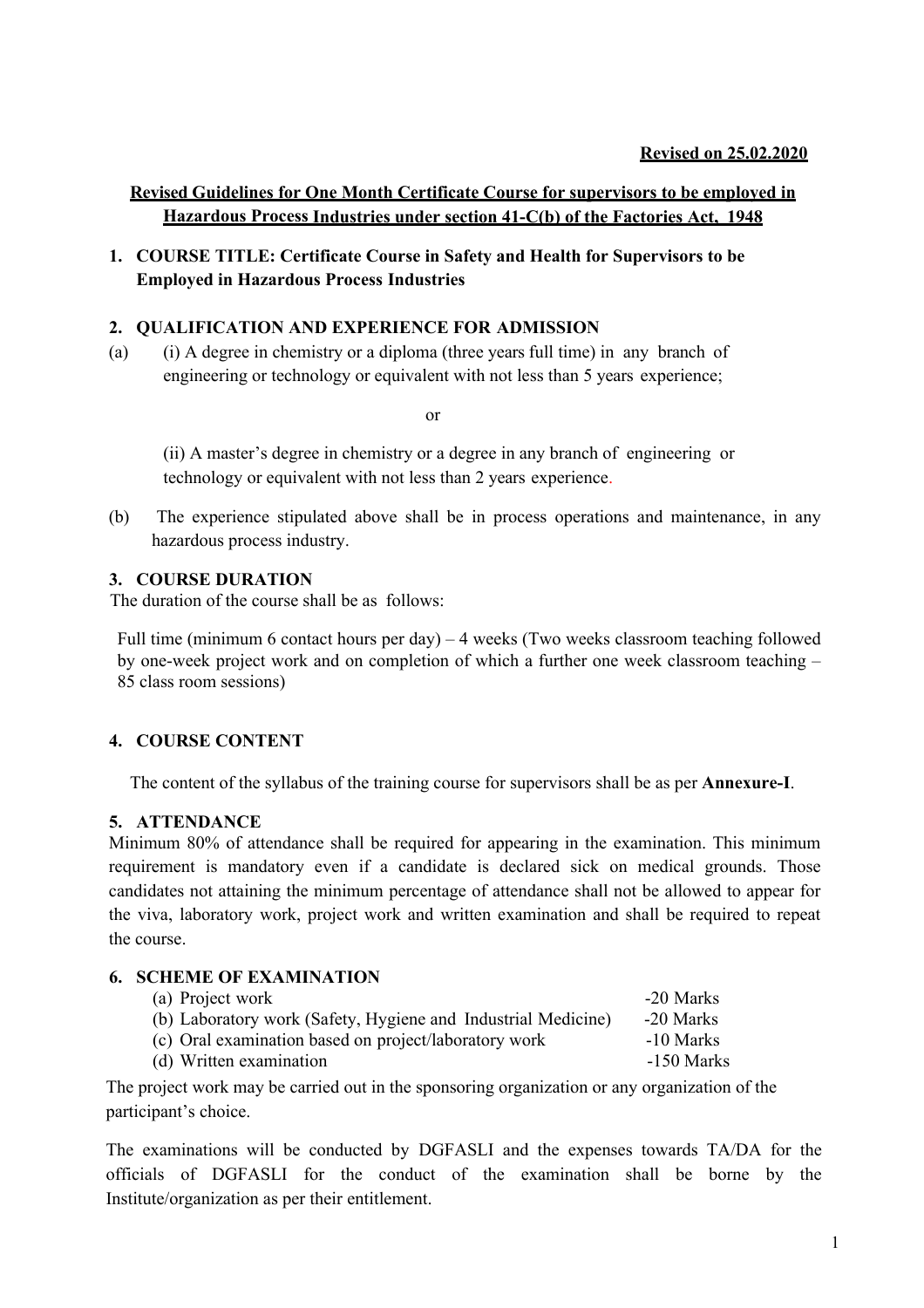The written examination shall be of objective type consisting of 150 questions (multiple choice questions) and of two hours duration. The answers to the questions shall be marked in an OMR sheet. Further, for every wrong answer, 25% mark (Negative Marking) shall be deducted. All arrangements for conducting written, project, laboratory and oral examinations shall be made by the institute concerned by adhering to the specified norms.

The examination works including setting the question paper and evaluation of answer books, project reports, laboratory work and oral examination of the candidates shall be done by the empanelled examiners of DGFASLI only.

## **7. STANDARD OF PASSING**

A candidate shall be declared to have passed the course if he/she secures minimum 50% marks in each of the items of the examinations [item 6(a), (b), (c) & (d)] and an aggregate of 60% or more.

## **8. AWARD OF CLASS /GRADE**

The candidates passing in the examination as per the scheme given at item no. 6  $\&$  7 above shall be awarded the Grade as below:

| $A+$ | $-80\%$ and above                  |
|------|------------------------------------|
| A    | -- 70% and above but below 80%     |
| $B+$ | $-65\%$ and above but below $70\%$ |
| B    | $-60\%$ and above but below 65%    |

## **9. RE-EXAMINATION**

If a candidate for some genuine reasons could not appear for the examination after securing 80 % of the attendance, he shall be permitted to appear when the next examination is conducted within a reasonable period of time. Further, if a candidate could not pass in any one or more components of the examination, he shall be allowed to re-appear for those components once only. However, if a candidate having passed in all the components fails to secure minimum 60% marks in aggregate he shall be allowed to re-appear once in the written examination and/ or oral examination as per the candidate's choice.

## **10. AWARD OF CERTIFICATE**

The certificate to the successful candidates shall be awarded by DGFASLI only. The format of the certificate is appended herewith as **Annexure – II**. The certificate will carry a photograph of the successful candidate, duly attested by DGFASLI and Head of the Institution or any other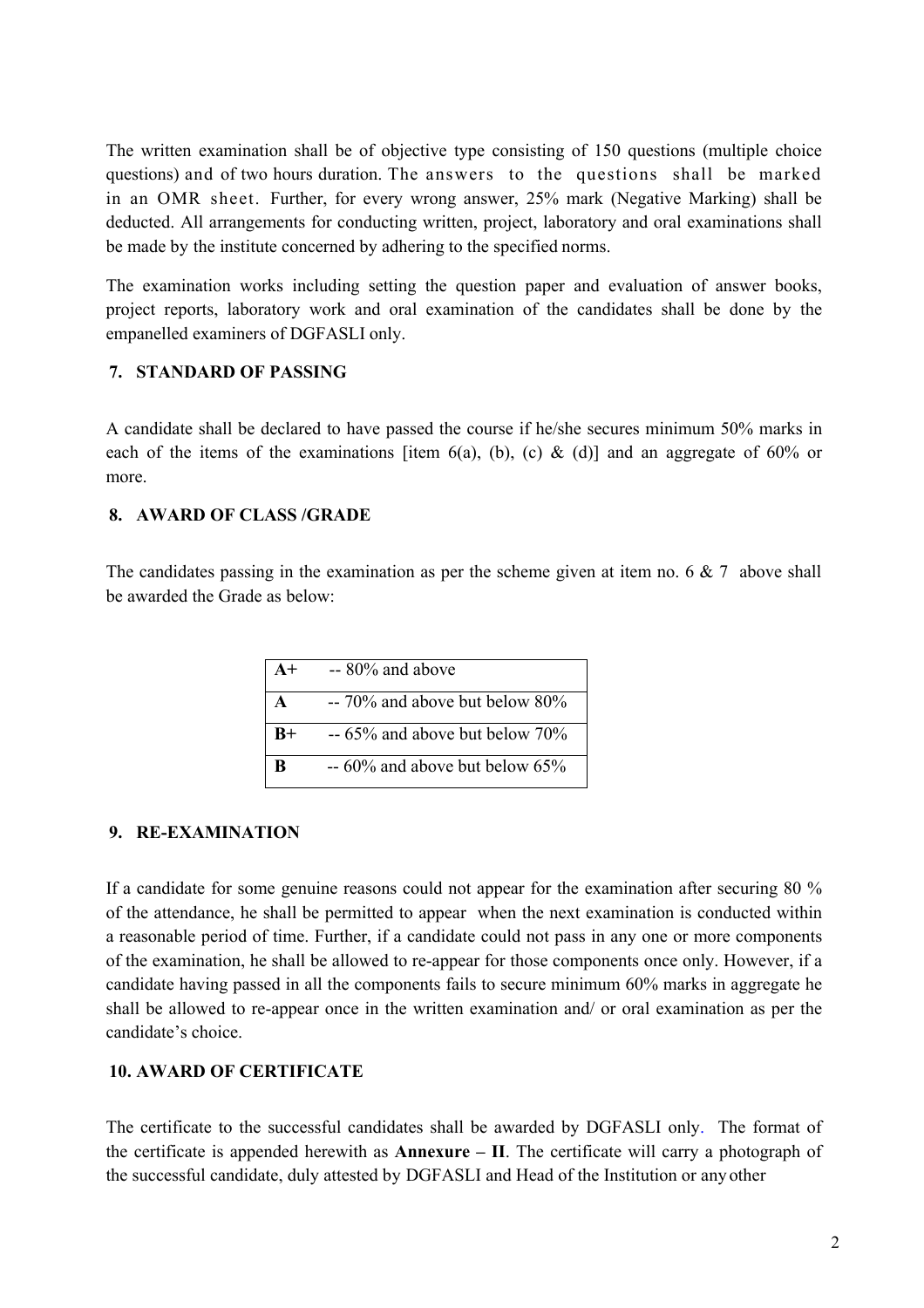authority so declared competent for this purpose with the seal of the institution and DGFASLI affixed on the certificate.

## **11. COURSE FEE**

The course fee to be charged from the participants of this course shall not exceed the following:

- (a) In case of CLI & RLIs :  $\bar{\tau}$  3,000/- (Rupees Three Thousand only)
- (b) For others: Not exceeding ₹ 20,000/- (Rupees Twenty Thousand only)

## **12. QUALIFICATION AND EXPERIENCE FOR FACULTY**

The minimum qualifications and experience of the faculty members to be engaged for the course shall be as under:

## For industrial safety discipline:

(a) Three years diploma in chemical / mechanical / electrical / environmental / instrumentation / civil engineering and one year diploma in industrial safety conducted by DGFASLI or any institution recognized by the State Technical Boards or equivalent with 15 years of relevant work experience including teaching experience in an polytechnic / educational institutions for a minimum of three years.

## OR

(b) Bachelors degree in engineering / technology in chemical (including petro-chemical) / mechanical / electrical / environmental / instrumentation / civil engineering and one year diploma in industrial safety conducted by DGFASLI or any institution recognized by the State Technical Boards or equivalent with 10 years of relevant work experience including teaching experience in an polytechnic / educational institutions for a minimum of two years.

## For industrial hygiene discipline:

(a) Master of Science in Chemistry (any branch) and one year diploma in industrial safety conducted by DGFASLI or any institution recognized by the State Technical Boards or equivalent with 10 years of relevant work experience including teaching experience in an polytechnic / educational institutions for a minimum of two years.

## For industrial health discipline:

(a) MBBS with Associate Fellow of Industrial Health (AFIH) course conducted by DGFASLI or any institution recognized by DGFASLI in this behalf with 10 years of relevant work experience including teaching experience in any educational institutions for a minimum of two years.

**Note:** The term 'relevant work experience' means working in any industry / Major Accident Hazard installation. The term 'teaching experience' means experience in a teaching capacity in an educational institution imparting diploma / degree in engineering / technology/ Medicine.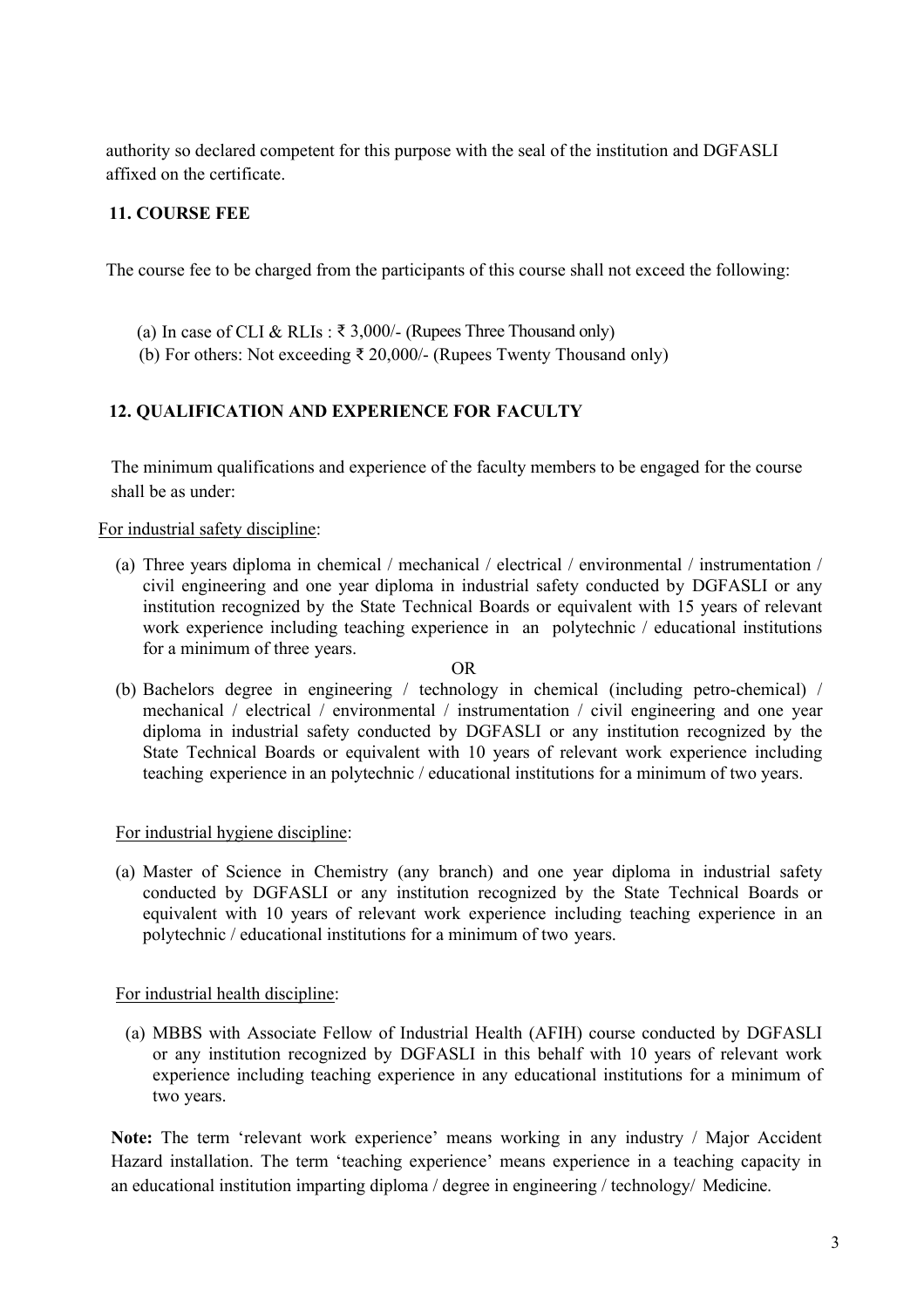## **13. PROCEDURE FOR APPROVAL OF THE TRAINING PROGRAMME CONDUCTED BY THE INSTITUTE /ORGANISATION**

- (a) The application in duplicate in the prescribed format should be sent to the approving authority, i.e., DGFASLI. (refer **Annexure – III**).
- (b) Approval issued by DGFASLI shall be valid for a period of 2 years from the date of approval for the first time.
- (c) The training imparted by different institutes and certificates awarded by DGFASLI will be valid all over India.
- (d) For renewal, the institute shall re-apply with the requisite fee within 3 months before expiry of the previous approval and the approval shall be renewed for a period of 5 years provided that the institute had conducted a minimum of two courses during the period of last approval and based on the performance of the institute or reinspection as may be decided by DGFASLI. The arrangements for travel, lodging and boarding of DGFASLI officers and other members shall be required to be made by the applicant institute / organization as per their entitlement.
- (e) Approving authority may constitute a committee for visit of the Institution / Organisation for verification.
- (f) So far as the approval by DGFASLI is concerned, an officer not below the rank of the Director shall be the Chairman and another member on the Committee from DGFASLI in the level of Dy. Director / Asst. Director, of DGFASLI shall be the Member-Secretary or as decided by the Director General. Other members shall be one expert member each from the concerned CIF of the state, IIT or Government engineering institution and one representative from the industries association from the state to be nominated by the Director General.

**Note:** The Committee shall consist of not less than three members for the purpose of recommending the training institute /organization for approval.

- (g) A Registered Association of safety and health professionals having minimum 15 members shall also be eligible to apply for approval provided they meet the eligibility criteria in terms of the infrastructure facilities, faculty and expertise for conducting such courses.
- (h) The application form in duplicate along with the necessary documents in support of the infrastructure facilities, faculty and any other claim made therein, accompanied by a Demand Draft of ₹ 10,000/- for fresh application and ₹ 5,000/- for renewal, drawn in favour of "Pay & Accounts Officer, DGFASLI, Mumbai" shall be submitted to the Director General ,DGFASLI, Audyogik Swasthya Evam Suraksha Bhavan, CLI Campus S Mankikar Marg, Sion ,Mumbai-400022 .

## **14. CONDITIONS FOR GRANT OF APPROVAL BY DGFASLI**

The approval shall be subject to the following terms and conditions:

- (a) All terms and conditions mentioned in the guidelines are to be complied by the institutes.
- (b) The logo of DGFASLI or the Government of India shall not be used by the institution along with its name or in its pamphlets, brochure, training material, website, certificates, etc. or in any otherplace.
- (c) The approvals granted by DGFASLI will be exclusively for running this course only and not for any other course conducted by the institute.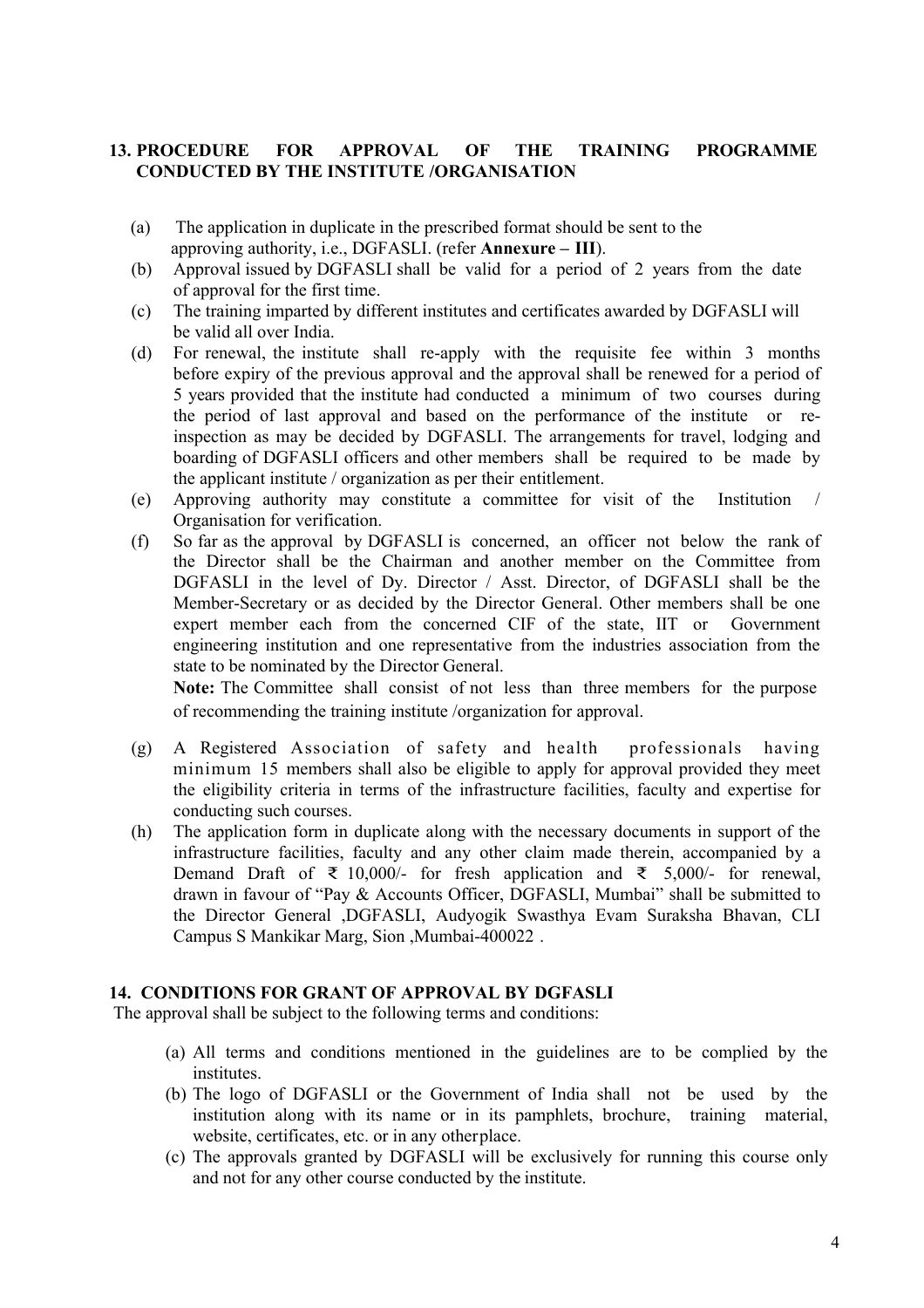- (d) The number of participants in each batch shall be restricted to 30 (thirty) or less as may be recommended by the committee constituted by DGFASLI on case to case basis, for the purpose of grant of approval to the institute and the number of such courses to be conducted in a calendar year shall be restricted to 4 only.
- (e) The study and evaluation scheme is given in **Annexure-VI**.
- (f) The course cannot be commenced unless until written approval of DG, DGFASLI has been obtained. The following documents shall be forwarded to DGFASLI along with the request for permission well in advance.
	- (i) Duration of course and dates
	- (ii) List of participants along with their photographs duly certified by the institute
	- (iii) Mode of selection of the candidates
	- (iv) Certificate of eligibility of the candidates (i.e. Education Qualification, relevant experience etc., in accordance with the set guidelines)
	- (v) List of faculties and their profile
- (g) After completion of the course and prior to the conduct of the examination, the institute shall forward to DGFASLI following documents.
	- (i) Attendance list session wise duly signed by the candidate and certified by the faculty.
	- (ii)Certificate of eligibility of the candidate duly signed by the institute for appearing in examination.
	- (iii) Soft copies of the project reports and laboratory work carried out and submitted by the candidate to the Institute. Hard copy of the project report and laboratory work shall be kept in the Institution and the same to be produced on demand by the examiners for verification.
	- (iv) List of subject wise conduct hours as per annexure VI of the guideline including details of topics covered in each session.
- (h) Procedure of examination:
	- i. The examination will be of objective type only and the answers to be marked with blue or black ball pen on the OMR sheet only provided by DGFASLI,. Hall tickets for the candidates shall be issued by DGFASLI subject to production of attendance sheet of the candidates by the institute.
	- ii. The examiner from DGFASLI shall carry the question papers and OMR sheets.
	- iii. For conducting of the examination, the CIF of the State or his representative in which the institute is situated shall be present.
	- iv. The examination shall be conducted on the next day after completion of the course. Under special circumstances the examination can be conducted on a later date with the prior approval of DGFASLI. The examination process shall be completed on the same day. Results of examination shall be published in DGFASLI website.
- (i) The institute shall comply with any other terms and conditions which the Director General, DGFASLI may like to impose on case to case basis.
- (j)The Director General, DGFASLI reserves the right to cancel the approval granted to any institute for conducting the subject course without assigning any reason.

\*\*\*\*\*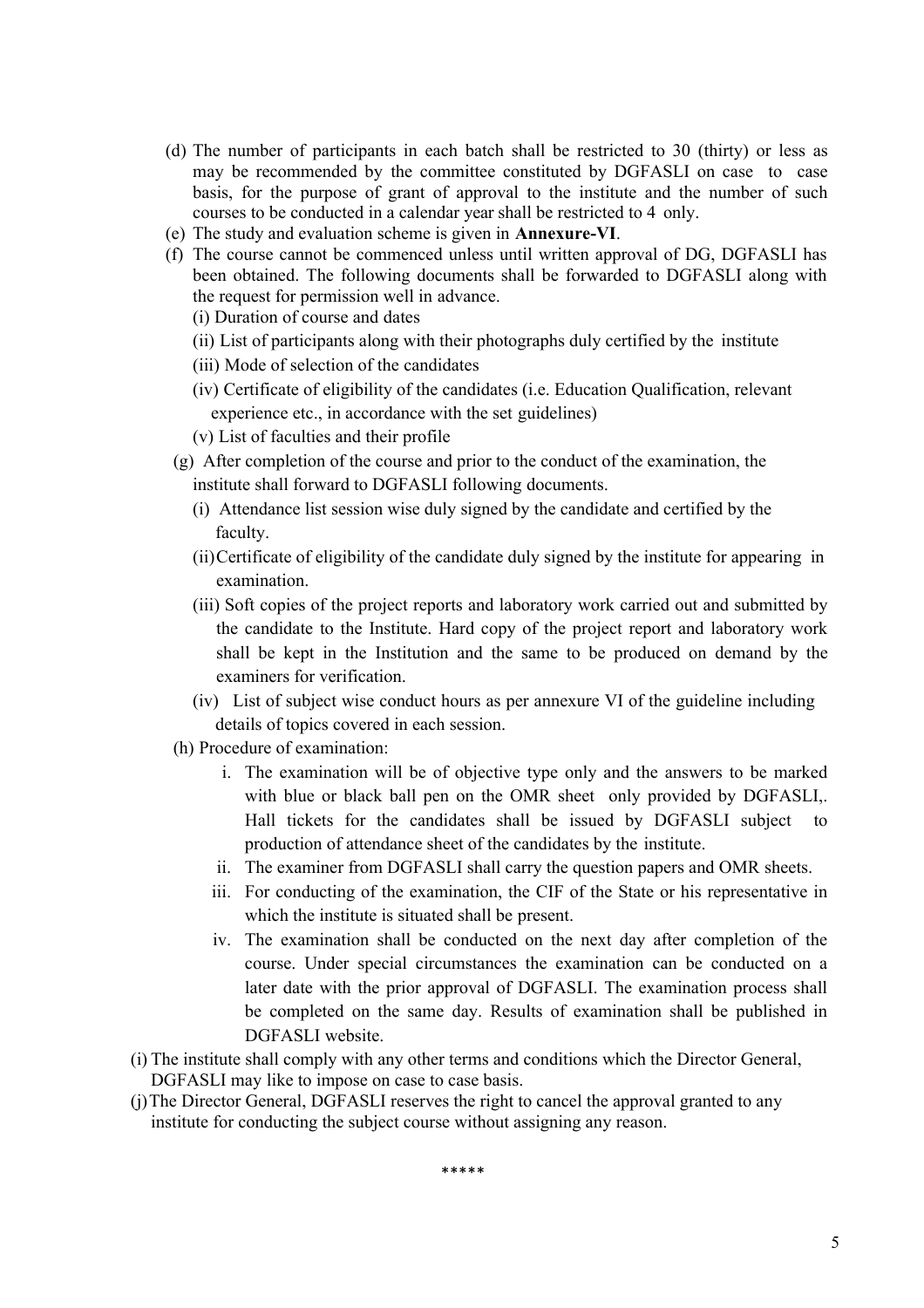## **ANNEXURE-I**

## **TEACHING PLAN OF THE TRAINING COURSE FOR SUPERVISORS**

| Topics                                                                                                                                     | Minimum no. of                   |
|--------------------------------------------------------------------------------------------------------------------------------------------|----------------------------------|
|                                                                                                                                            | Sessions (each of 60<br>minutes) |
| 1. Statutory Provisions -                                                                                                                  |                                  |
| 1.1 The Factories Act, 1948 and Rules                                                                                                      | 2                                |
| 1.2 The Environment (Protection) Act, 1986 and Rules with<br>special emphasis on MSIHC Rules & Handling of Hazardous Wastes                | 3                                |
| Rules<br>1.3 The Indian Petroleum Act 1934 and Rules                                                                                       | 1                                |
| 1.4 The Indian Explosives Act, 1984 and Rules                                                                                              | 1                                |
| The Static and Mobile Pressure Vessel Rules &<br>1.5                                                                                       | 1                                |
| Indian Boilers Act and Rules<br>1.6                                                                                                        | 1                                |
| 1.7 The Insecticides Act and the Rules &                                                                                                   | 1                                |
| 1.8 Gas Cylinder Rules                                                                                                                     | 1                                |
| Note: Inputs to be imparted to the participants in the above Acts<br>and Rules should be relevant to the factory processes and operations. |                                  |
| 2. Basic Principles of Accident Prevention -                                                                                               |                                  |
| Basic philosophy of industrial accidents-causation and<br>2.1                                                                              | 1                                |
| prevention, near miss reporting and learning lessons; Accident                                                                             |                                  |
| causation models &                                                                                                                         | 1                                |
| 2.2 Safety and Health Policy                                                                                                               |                                  |
| Types of hazards – physical, chemical, electrical, mechanical,<br>2.3                                                                      | 1                                |
| biochemical, radiological, etc.                                                                                                            | 1                                |
| Role of supervisor in promoting safety & health<br>2.4                                                                                     | 1                                |
| Accident and root cause analysis<br>2.5                                                                                                    | 1                                |
| Principal factors for classification<br>2.6                                                                                                | 1                                |
| Formulation of accident prevention programme<br>2.7                                                                                        |                                  |
| <b>Electrical Safety</b><br>2.8<br>2.9                                                                                                     |                                  |
| Case study                                                                                                                                 |                                  |
| 3. Techniques of Identification of Hazards and Risk Management                                                                             |                                  |
| 3.1 Plant Safety Inspection &                                                                                                              | 1                                |
| 3.2 Accident Investigation                                                                                                                 |                                  |
| 3.3 Job Safety Analysis (JSA)                                                                                                              | T                                |
| 3.4 Fault tree Analysis (FTA)                                                                                                              | 1                                |
| 3.5 Failure Modes and Effect Analysis (FMEA)                                                                                               | 1                                |
| 3.6 Hazards and Operability (HAZOP) Study                                                                                                  |                                  |
| 3.7 Hazard Identification and Risk Assessment (HIRA) &                                                                                     |                                  |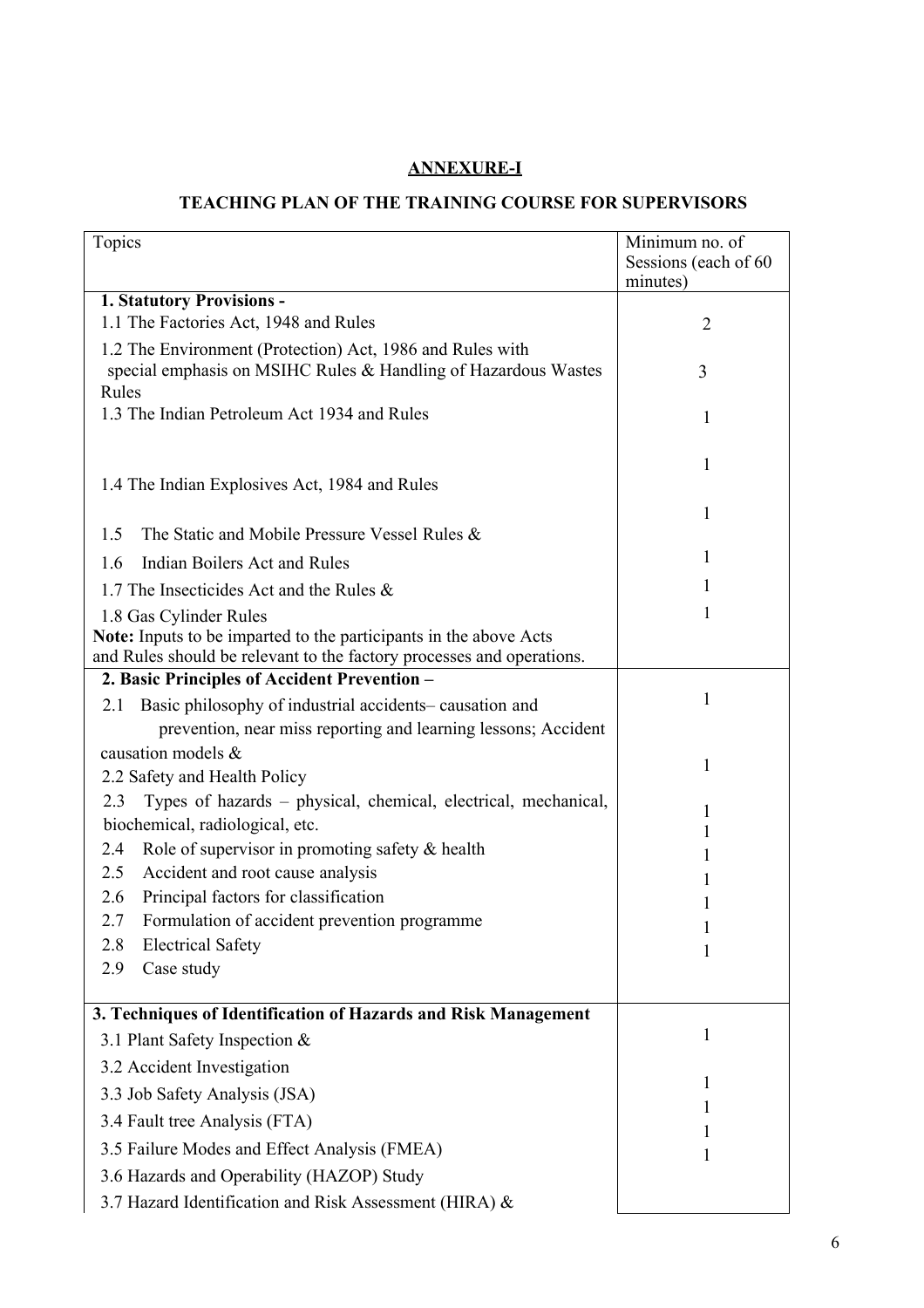| 3.8 Risk and Risk Management           |  |
|----------------------------------------|--|
| 4. Prevention and Control Techniques - |  |
| 4.1 Hierarchy of Controls              |  |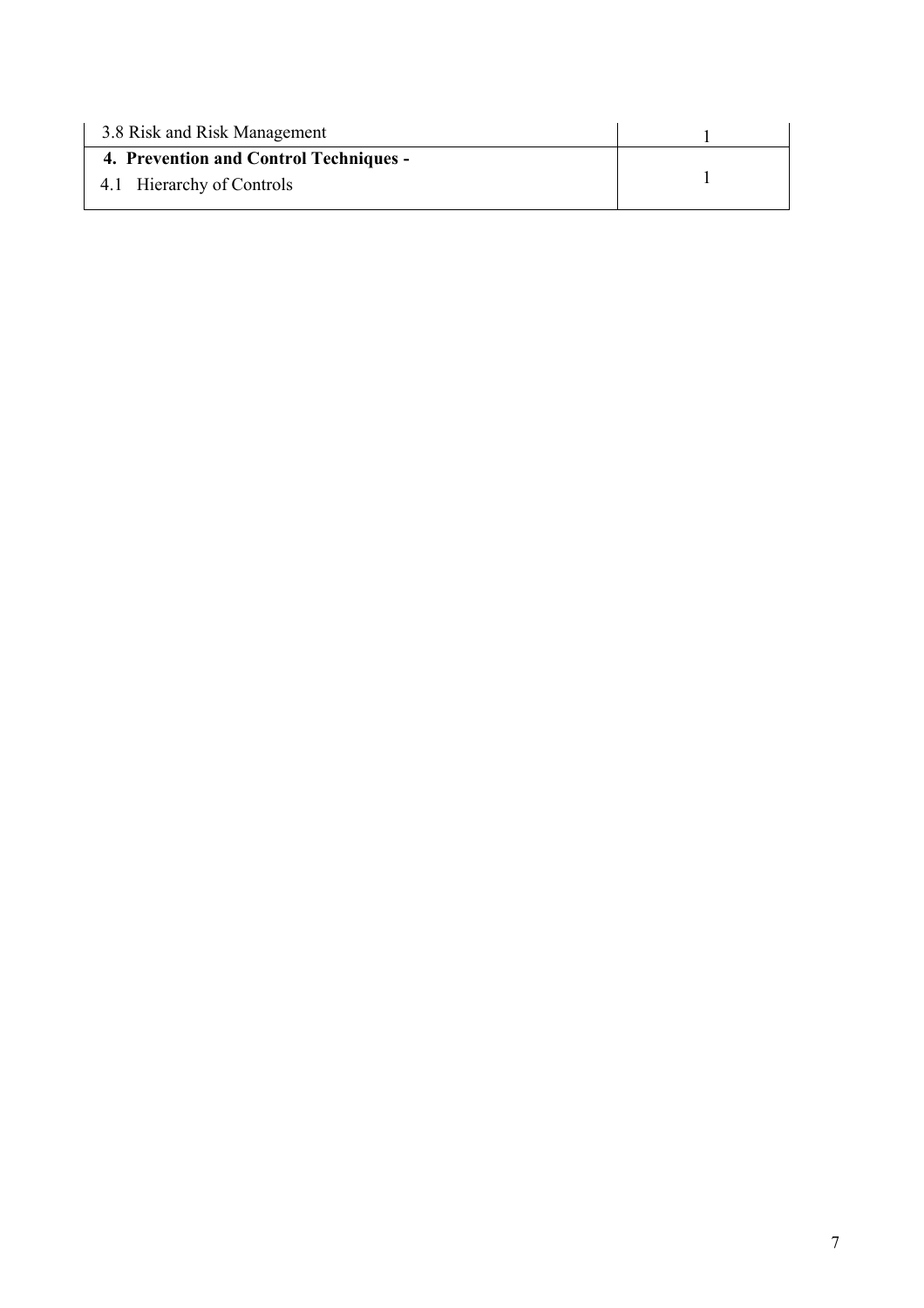| Dilution & Substitution, etc.<br>4.2                                                             | 1              |
|--------------------------------------------------------------------------------------------------|----------------|
| Segregation, Enclosure, Isolation, Barricading, Guarding,<br>4.3                                 | 1              |
| Interlocks                                                                                       |                |
| 4.4 Industrial ventilation                                                                       | $\mathbf{1}$   |
| 5. Chemical Hazards and Specific Control Measures -                                              |                |
| 5.1 Storage, handling and transportation of chemicals (safety in                                 | $\overline{2}$ |
| bulk storage, Handling of hazardous chemicals, chemical                                          |                |
| safety), Industrial Classification                                                               |                |
| 5.2 Permit to work – procedure and compliance                                                    | 1              |
| 5.3 Safety in shut-down and start-up procedures                                                  | 2              |
| 5.4 Colour coding of pipelines, cylinders & valves                                               | 1              |
| 5.5 Labelling and Hazard Communication (HAZCOM)                                                  |                |
| 5.6 Personal Hygiene                                                                             |                |
| 5.7 Tankfarm Safety and dyke arrangements                                                        |                |
| 5.8 Chemical Safety Data Sheets/ MSDS                                                            |                |
| 5.9 House Keeping                                                                                |                |
| 5.10 Personal Protective Equipment                                                               |                |
| 5.11 Standard Operating Procedures (SOP)                                                         |                |
| 5.12 Standard Maintenance Procedures (SMP)                                                       |                |
| 5.13 Safety Instrumented System (SIS)<br>5.14 Concept of Reliability and calibration             |                |
| 6. Fire and Explosion Hazards -                                                                  |                |
| 6.1 Fire and Explosion                                                                           | 1              |
| 6.2 Flash point, explosive limits, etc.                                                          | T              |
| 6.3 Fire Prevention and Control; Portable and fixed fire fighting                                |                |
| systems;                                                                                         |                |
| 6.4 Hazards area classification and safety aspects including<br>flameproof electrical Equipment  | 1<br>1         |
| 6.5 DOW fire & explosion index                                                                   |                |
| 6.6 Reporting deviations for inspection, refilling, examination, etc, of<br>fire fighting System | I<br>1         |
| 6.7 Consequence Modeling                                                                         |                |
| 6.8 Electrical Safety, bonding, earthing and Hazardous Area                                      |                |
| Classification                                                                                   | 1              |
| 6.9 Static Electricity hazards and its prevention and control                                    |                |
|                                                                                                  |                |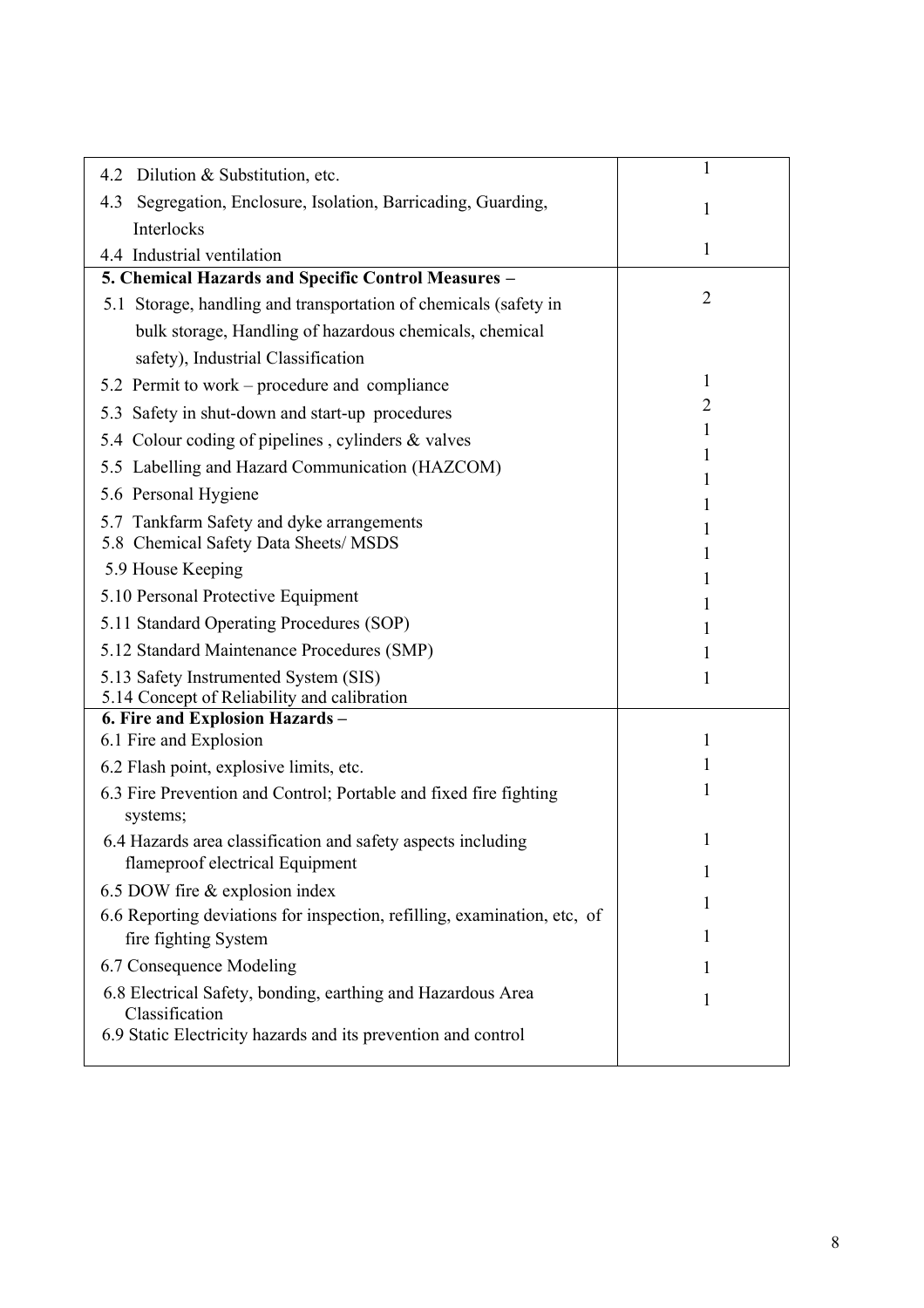| 7. Health hazards due to chemical exposure -                              |                   |
|---------------------------------------------------------------------------|-------------------|
| 7.1 Factors contributing to hazardous situation                           | 1                 |
| 7.2 Routes of entry                                                       | $\mathbf{I}$      |
| 7.3 Concentration and types of exposure                                   | 1                 |
| 7.4 Work environment monitoring – techniques $\&$ procedure               | 1                 |
| 7.5 Toxic effects of chemicals                                            | 1                 |
| 7.6 Health monitoring                                                     | 1                 |
| 7.7 First Aid                                                             | 1                 |
| 7.8 PEL, TLV, IDLH, LC 50 and LD 50 &                                     | 1                 |
| 7.9 Toxicology; Dose Vs. Response Relationship                            |                   |
| 8. Chemical Emergency Procedures -                                        | 4                 |
| 8.1 The onsite Emergency Plan                                             |                   |
| 8.1.1 Key persons and their responsibilities                              |                   |
| 8.1.2 Alarms                                                              |                   |
| 8.1.3 Control room                                                        |                   |
| 8.1.4 Evacuation                                                          |                   |
| 8.1.5 Assembly points                                                     |                   |
| 8.1.6 Emergency Control Centre                                            |                   |
| 8.1.7 Rehearsals                                                          |                   |
| 8.1.8 Rehabilitation of the affected area                                 |                   |
| 8.2 Off-site Emergency Plan                                               | $\mathbf{1}$<br>1 |
| 8.3 Other Emergency Procedures Disaster Management Planning               |                   |
| 9. Counseling and motivating for safety & health -                        |                   |
| 9.1 Techniques $&$                                                        | 1                 |
| 9.2 Strategies                                                            |                   |
| 9.3 At Risk Behaviours &                                                  | 1                 |
| 9.4 Discretionary Performance                                             |                   |
| 9.5 Motivational Models                                                   | 1                 |
| 9.6 Human Error – Prediction, Prevention and Control                      |                   |
| 10. Others $-$                                                            |                   |
| 10.1 Total quality management and ISO Series &                            |                   |
| 10.2 Safety audit and OSHAS &                                             | 1                 |
| 10.3 Environmental Management System (EMS)                                |                   |
| 10.4 Communication skills for safety & health at work                     |                   |
| 10.5 Behavioural aspects of safety &                                      |                   |
| 10.6 Physiological aspects of safety                                      |                   |
| 10.7 Total Safety Culture &<br>10.8 Resilience Engineering                |                   |
| Note: The detail content of the syllabus shall be as given in Annexure-IV |                   |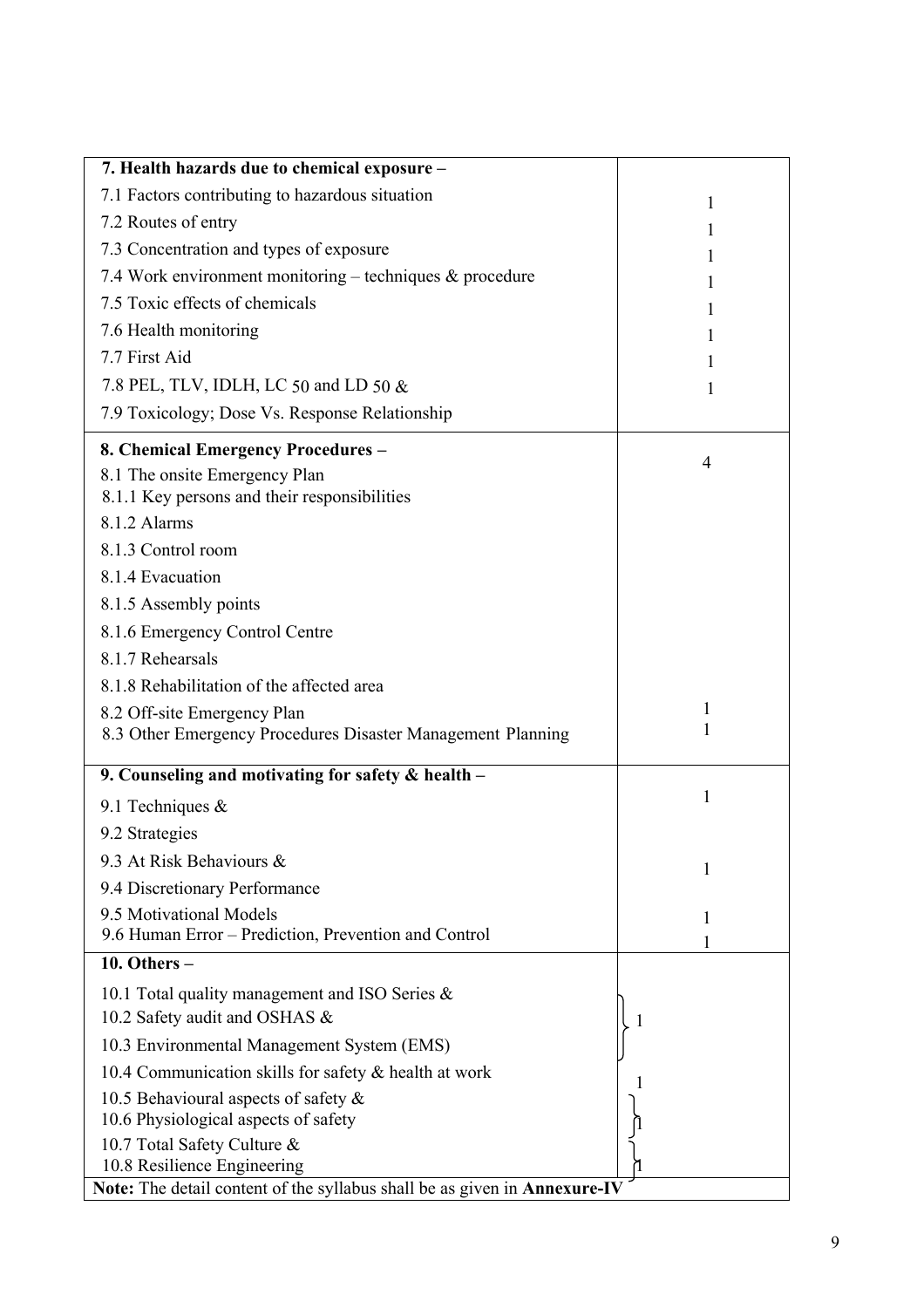## **ANNEXURE – II**

## **C E R T I F I C A T E**

This is to certify that Shri/Smt/Kum…..………………………………….. ……………………… attended the "Certificate Course in Safety and Health for Supervisory Personnel Engaged in Hazardous Process Industry " as required under Section 41-C(b) of The Factories Act, 1948 and the Rules made there under, from ……………. to..................................... at

…………………………………………………...

On successful completion of the course with grade ................., he/she is herewith conferred with this certificate of competency to work as Supervisor in industries involving hazardous processes.

Photograph of the candidate

duly attested by the Head of the

Training Institute/ Organization

Seal of the Training (Signature of

(overflowing the photograph)

Institute/ Organisation Approving Authority with seal)

Date:

Grading: A+ - 80% and above; A - 70% and above but below 80%; B+ - 65% and above but below 70%;  $B - 60%$  and above but below 65%.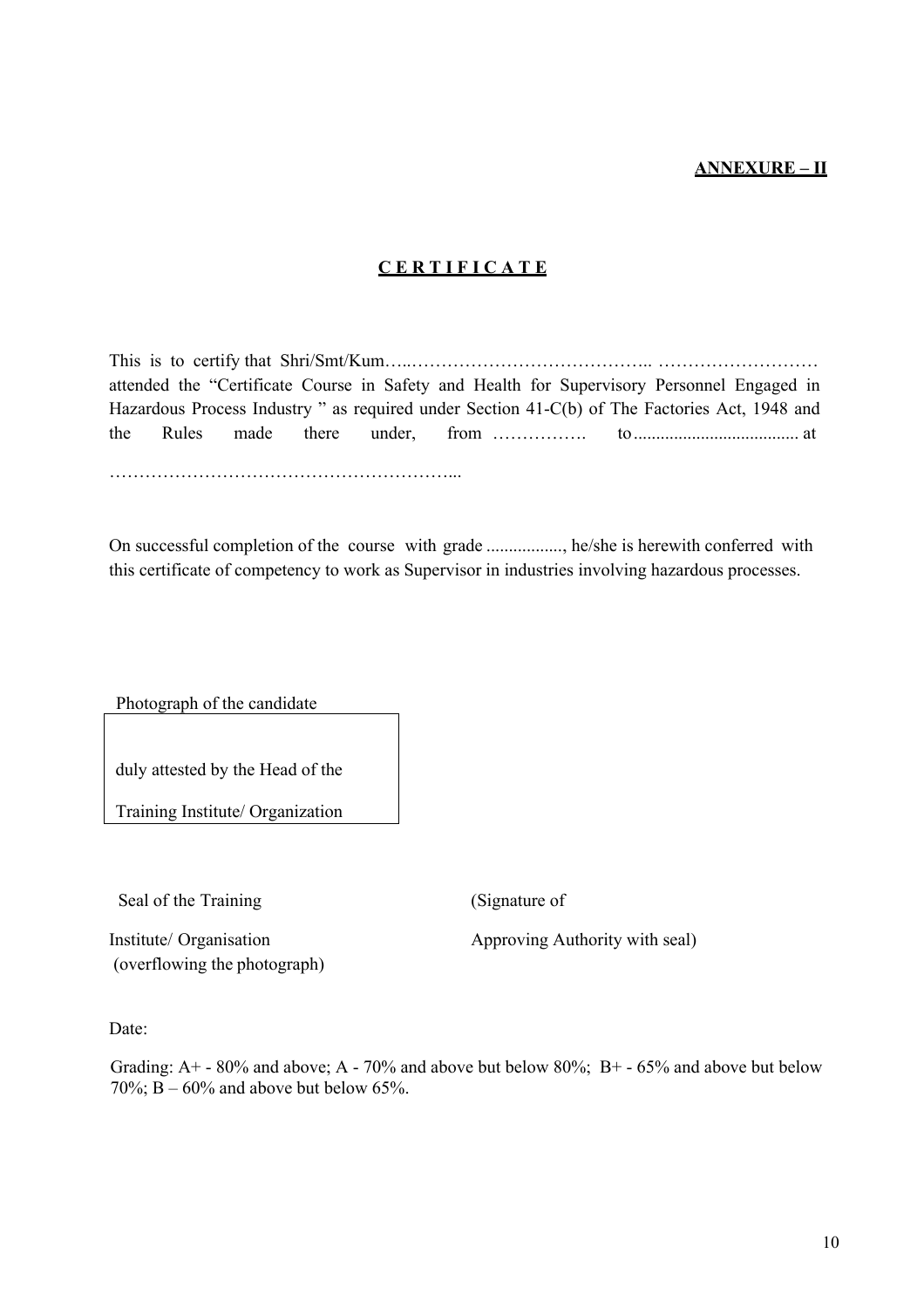## **ANNEXURE – III**

## **PROFORMA FOR APPLICATION FOR APPROVAL OF TRAINING INSTITUTION/ ORGANISATION FOR THE PURPOSE OF TRAINING OF SUPERVISORS UNDER SECTION 41 C (b) OF THE FACTORIES ACT, 1948**

Note:

1. Applications are to be submitted in duplicate.

2. A committee constituted by approving authority shall inspect the Institute/ Organisation for verification in case of fresh applications.

3. A committee constituted by approving authority may visit the Institute/ Organisation for verification in case of renewals if necessary as may be decided by the Director General.

#### 1.0 GENERAL

1.1 Name and Address

(a) Name of the Institution/ Organisation

: (b) Postal address :

(c) Website :

(d) Email address :

(e) Fax and Phone Nos. (with STD code in bracket) :

(f) Date of establishment of the Institution/ Organisation :

( The organization shall have a minimum of three years of training experience in the relevant field at the time of application)

1.2 Name and designation of the Head of the Institution/ Organisation with residential & office telephone numbers

(with STD Codes in bracket) :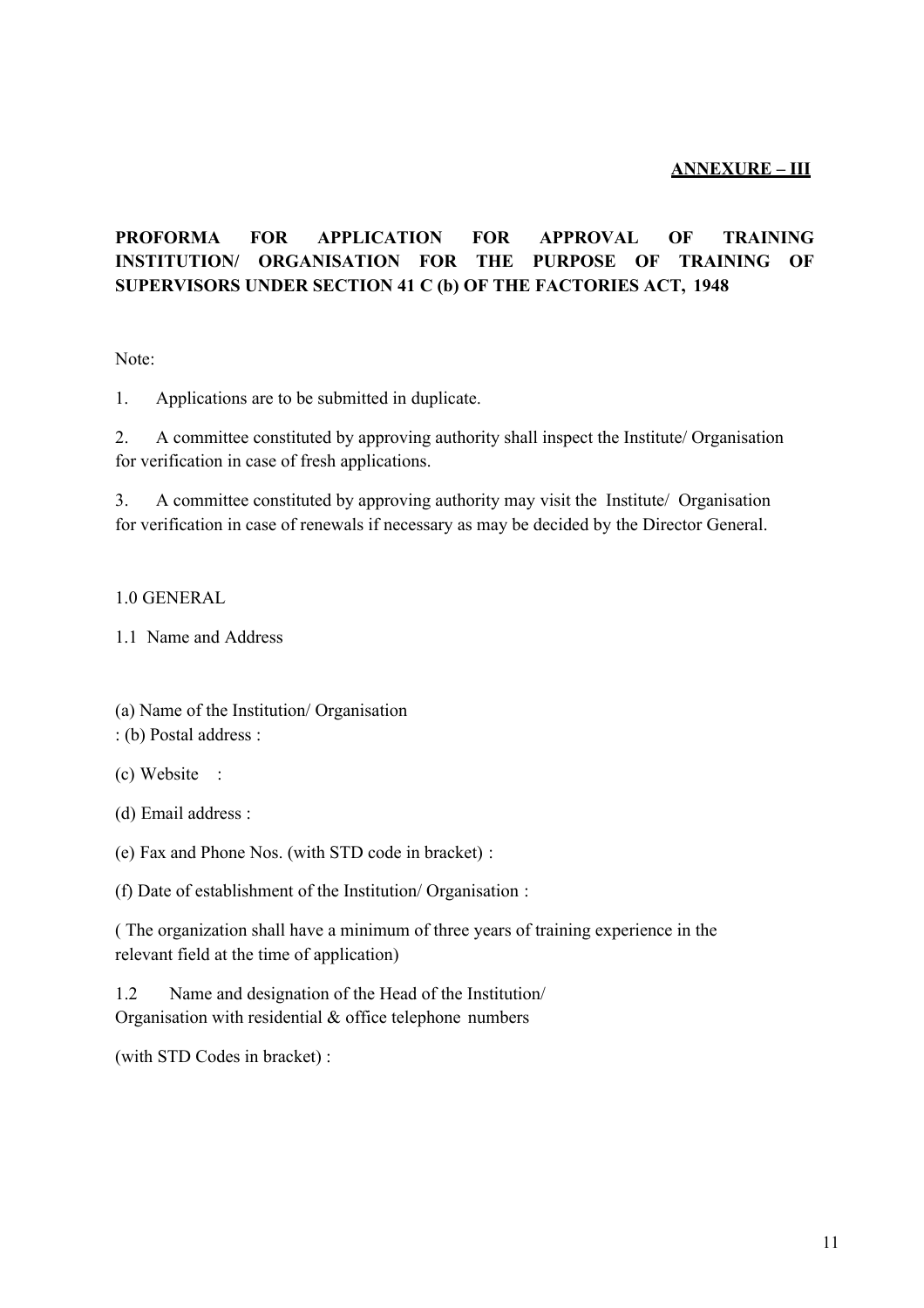1.3 Type of the Institution (Central Govt./ State Govt./ Autonomous/ Private) :

1.4 Please specify whether your training institution/ organization is located in your own building or hired building (in case of hired building pl. attach a copy of the 'Registered Lease

Agreement' which is valid for a minimum period of five years):

## 2.0 TRAINING DETAILS

2.1 Training Programmes conducted during the previous years (A Minimum of three years training details shall be provided)

| S.No. | Type of training programme, title and | Level of participants | Duration |
|-------|---------------------------------------|-----------------------|----------|
|       | Venue                                 |                       |          |
|       |                                       |                       |          |
|       |                                       |                       |          |
|       |                                       |                       |          |
|       |                                       |                       |          |

3.1 Whether your Institution /organization is recognized by State govt./ DGFASLI or any other Organisation. If yes' please enclose a copy of the approval/ certificate

Yes [ ] No [ ]

3.2 List of the Organisations where training Programmes were conducted by you during the previous years: (A Minimum three years Training details shall be provided)

3.3 Please provide a list of training manuals, publications, etc. brought out by your organization/ institute. (The copies of the supporting documents shall be enclosed)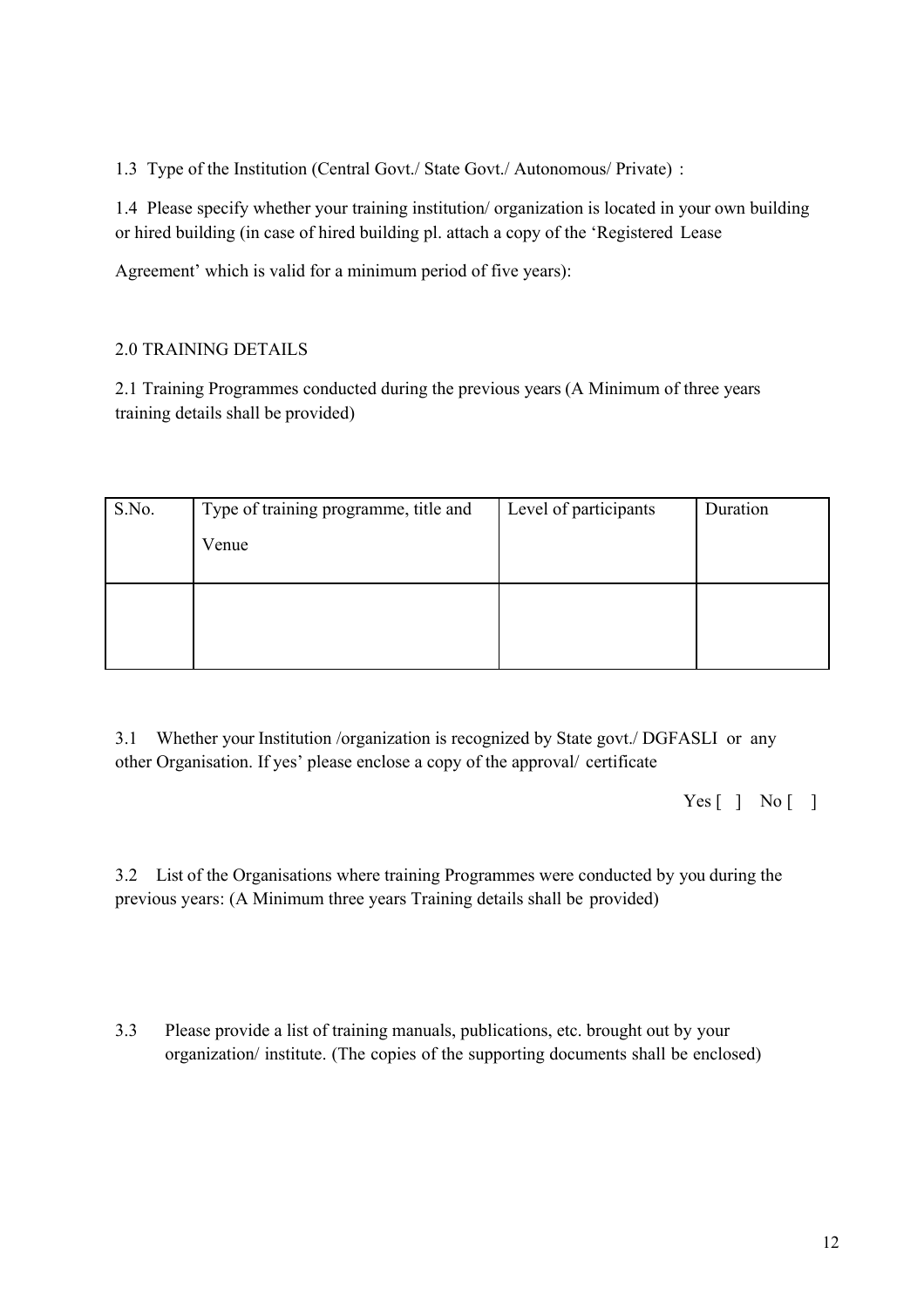## 4.0 DETAILS OF TRAINING FACULTY

## 4.1 Faculty for training

| Type of Faculty |                                                                           | Strength |
|-----------------|---------------------------------------------------------------------------|----------|
| i)              | Full-Time*                                                                |          |
|                 |                                                                           |          |
| $\overline{ii}$ | Part-time                                                                 |          |
| iii)            | Visiting                                                                  |          |
|                 | (Please give details such as name, qualification, experience $\&$ address |          |

• *The faculty shall have the required academic qualification and experience as mentioned at sl. No. (12) of the guidelines.*

*\* A minimum of three full-time faculties* one e*ach specialized in the field of Safety, Hygiene and Industrial Medicine shall be ensured. These full-time faculties shall be on the*

*institution/ organisation's pay-roll.*

4.2 Any other activities / services :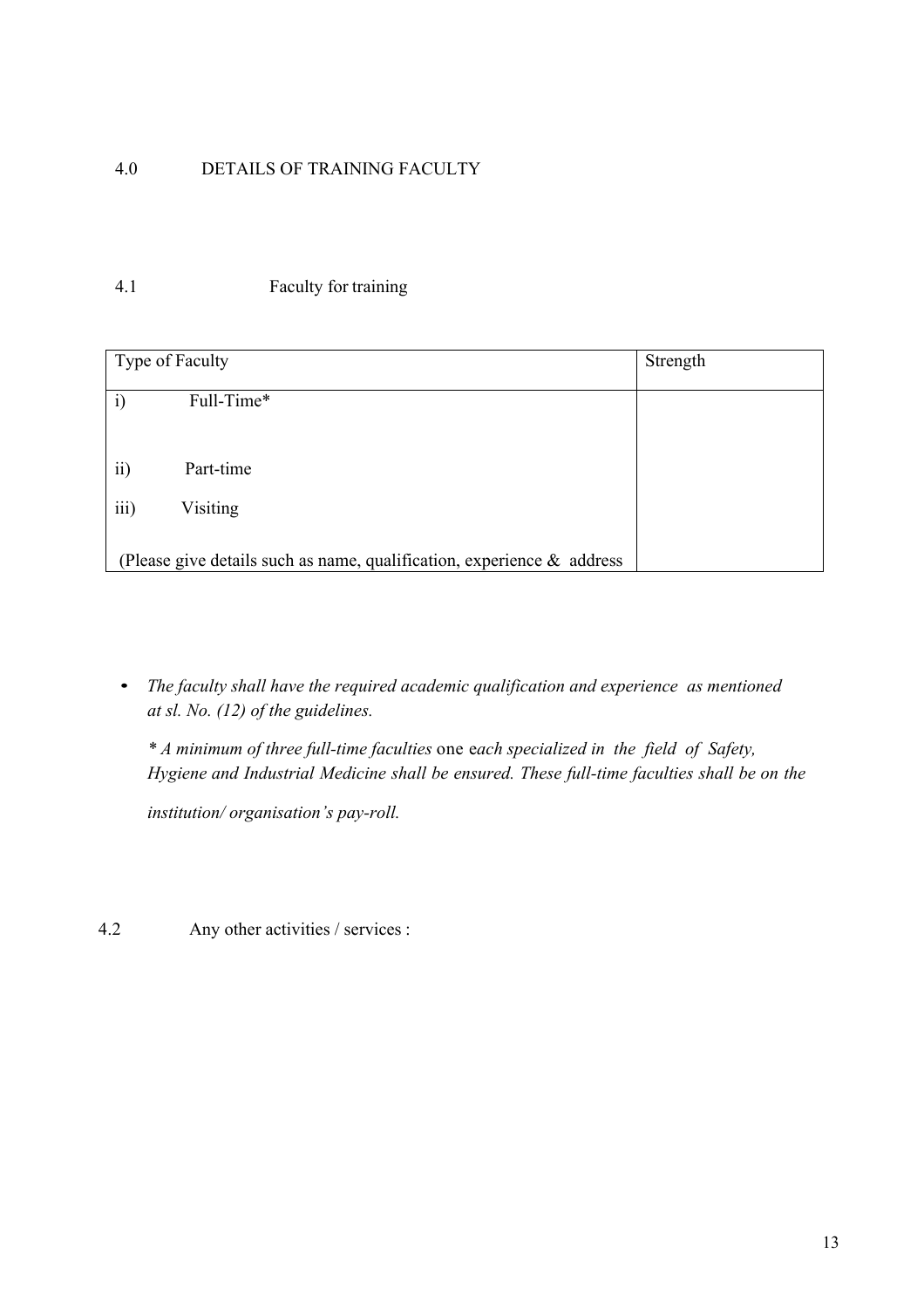| Facility                                                                                                                                                          | Nos. |
|-------------------------------------------------------------------------------------------------------------------------------------------------------------------|------|
| Conference room/ training room with Area<br>(i)                                                                                                                   |      |
| in Sq. Mtrs. (minimum 25 Sq. Mtrs.)                                                                                                                               |      |
| Overhead projector/ computer projection<br>(ii)<br>system                                                                                                         |      |
| (iii)<br>Films, DVDs/VCDs on safety, health and<br>environment, etc. (Please provide the list)                                                                    |      |
| (iv)<br>(a) Industrial Hygiene and work environment<br>monitoring laboratory                                                                                      |      |
| (please provide list of equipment available or copy of                                                                                                            |      |
| the signed agreement between the institution and the<br>organisation willing to provide this facility.)                                                           |      |
| (b) Safety Engineering Laboratory                                                                                                                                 |      |
| (please provide list of equipment available or copy of<br>the signed agreement between the institution and the<br>organisation willing to provide this facility.) |      |
| (c) Industrial Medicine Laboratory                                                                                                                                |      |
| (Please provide list of equipment available or copy of                                                                                                            |      |

6.0 LIBRARY FACILITIES AVAILABLE (with respect to safety, health and environment)

|              | Category                   | Total No. of titles | Total no. of volumes          |
|--------------|----------------------------|---------------------|-------------------------------|
|              |                            | acquired till date  | acquired during past one year |
| a            | Reference books*           |                     |                               |
| $\mathbf{b}$ | Encyclopedia               |                     |                               |
| $\mathbf{c}$ | <i>journals,</i><br>Others |                     |                               |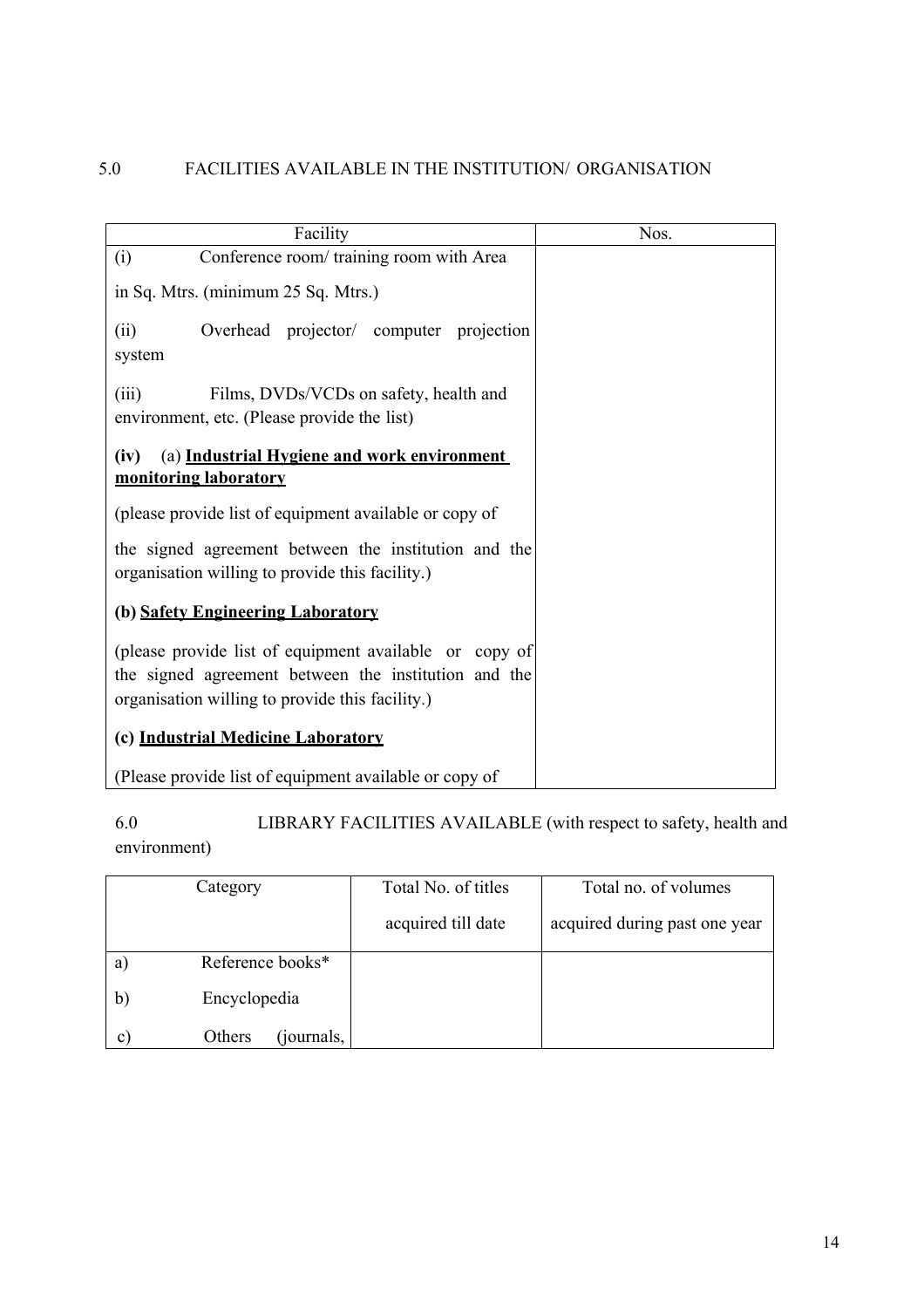\* Reference books shall consist of books relevant to the syllabus of the course specially on industrial safety, industrial hygiene, occupational health and copies of the relevant Acts and Rules (as per syllabus).

• Books listed must have been published within a period of 5 years from the date of application.

(Video recording of the library shall be submitted in a CD along with the application)

## 7.0 CONSULTANCY AND MAN-POWER DEVELOPMENT

Give details of the consultancy, projects/ studies, Sponsored Research, professional development

Programs undertaken during the last five years

(Please enclose the list and supporting documents)

## 8.0 ANY OTHER INFORMATION

9.0 CERTIFICATE

Certified that the information furnished above and in the Annexures attached hereto, are true to the best of my knowledge and belief.

> Signature of the Head of Institution/ Organization with official seal

Place:

Date: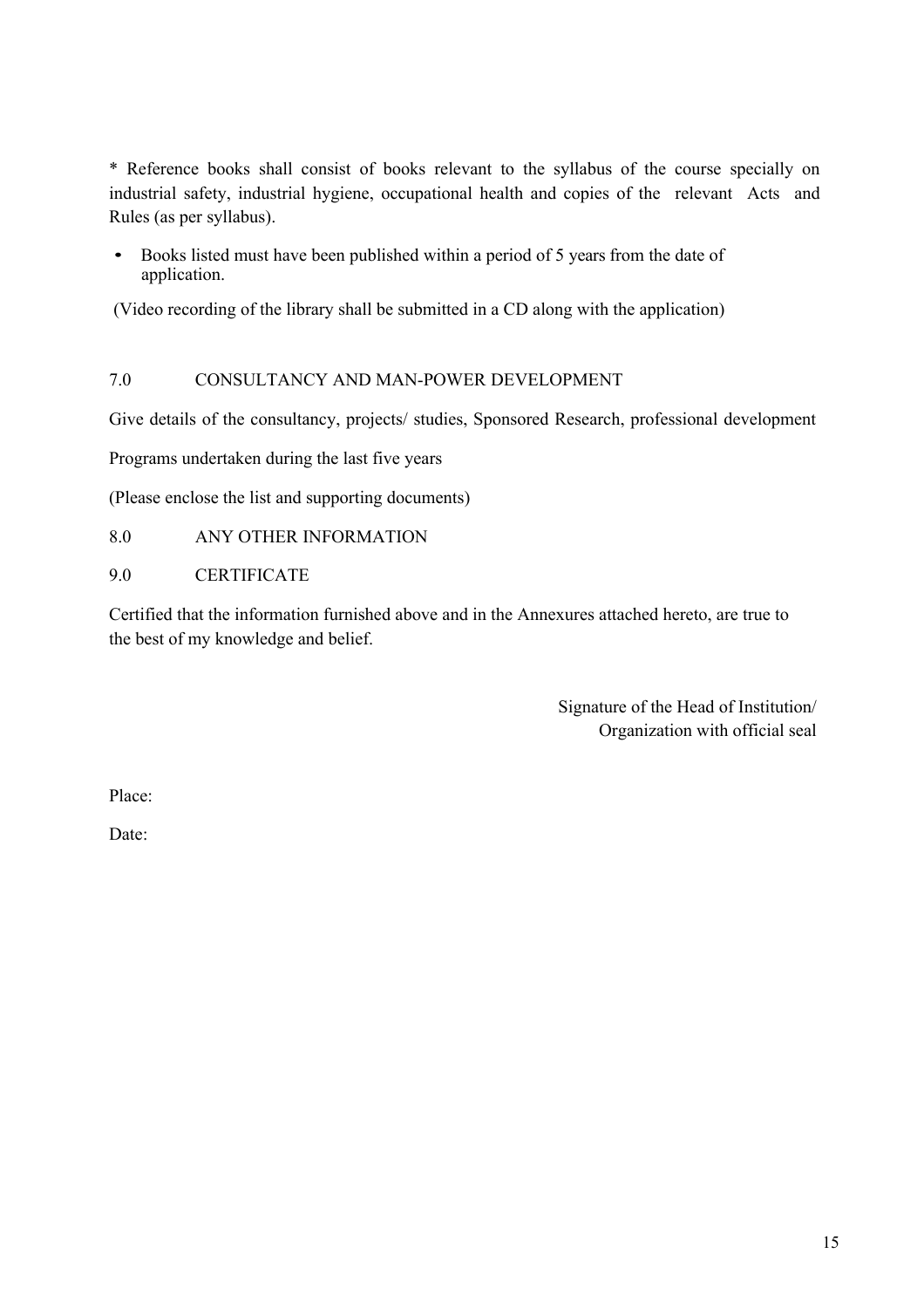## **ANNEXURE-IV**

## **Detailed contents of the Syllabus to be covered**

## **1. Statutory Provisions**

**Rationale :** Every Supervisory personnel working in Chemical Industry must know the various laws relating to Industrial Safety as these provide guidelines in decision making in any situation.

| S.No. | Units                                                       | Coverage time    |
|-------|-------------------------------------------------------------|------------------|
|       |                                                             | (Each of 75 Min) |
| 1.1   | The Factories Act & Rules                                   | $\overline{2}$   |
| 1.2   | The Environment (Protection) Act 1986 with special emphasis | 3                |
|       | on MSIHC Rules & Handling of Hazardous wastes Rules         |                  |
| 1.3   | The Indian Petroleum Act 1934 & Rules                       |                  |
| 1.4   | The Indian Explosive Act 1984 & Rules                       |                  |
| 1.5   | The Static & Mobile Pressure Vessel Rules                   |                  |
| 1.6   | The Indian Boiler Act & Rules                               |                  |
| 1.7   | The Insecticides Act & Rules                                |                  |
| 1.8   | Gas Cylinder Rules                                          |                  |
|       | Total                                                       | 11               |

## **Detailed Contents :**

## **1.1 The Factories Act & Rules**

- Definition Adult, adolescent, young person, child, competent person, hazardous process, manufacturing process, worker, factory, occupier.
- General duties of occupier & manufacturers, powers of Inspectors & certifying surgeons.
- Provisions relating to Safety, health and welfare measures and rules made there under.
- Dangerous operations and schedule on chemical works.
- Notice of accidents, dangerous occurrences & certain diseases.
- Obligation & Right of Workers.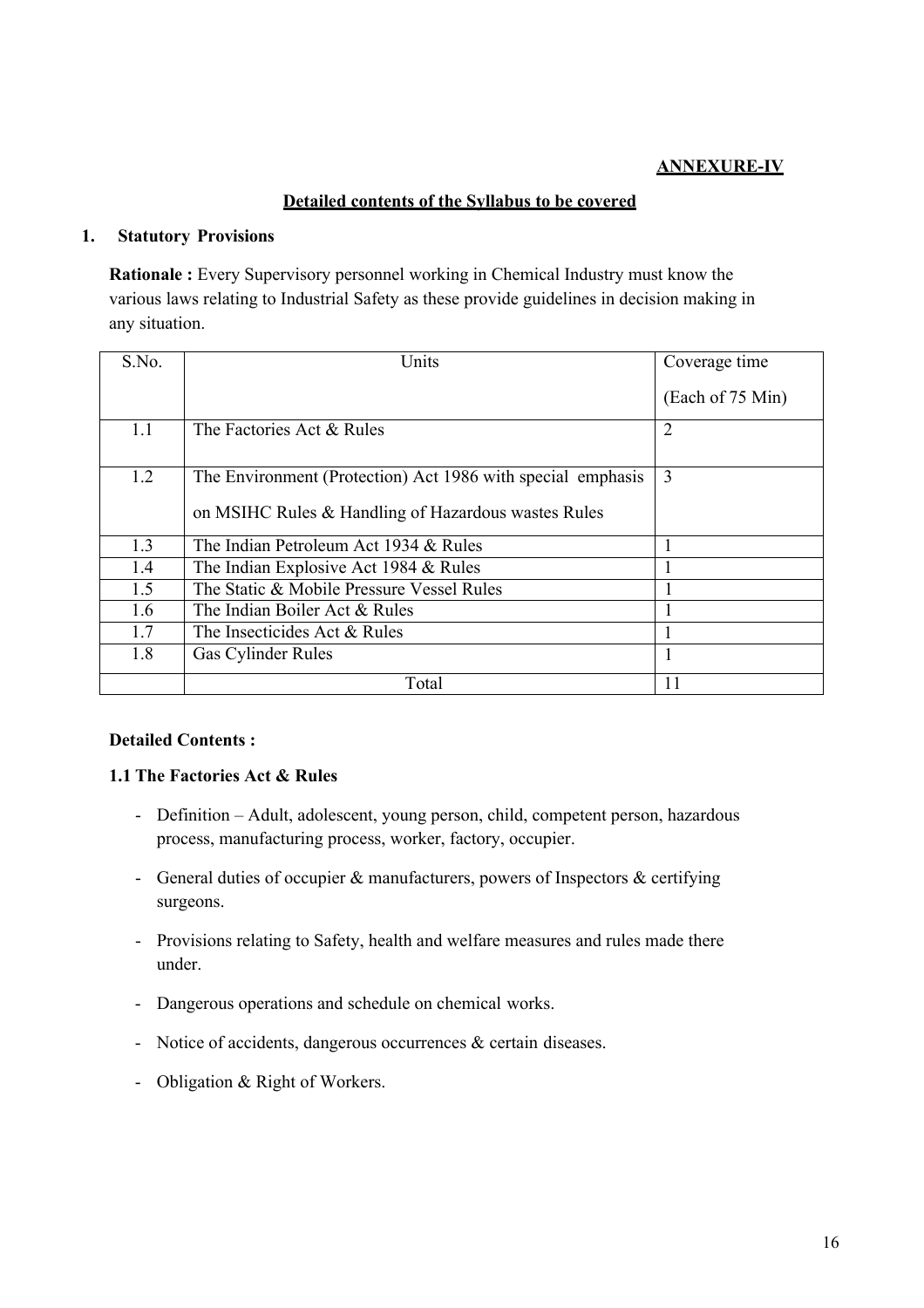## **1.2 Environmental Protection Act:**

- Manufacture, Storage & import of hazardous chemical rules 1989
- Hazardous waste (Management & Handling) Rules 1989.

**1.3 Petroleum Act & Rules :**- Petroleum & its classification, General Provision for Transportation of Petroleum by vehicles & pipe lines, bulk storage, type of licences & their terms & conditions, electric installation in hazardous areas.

## **1.4 Indian Explosive Act & Rules:**

Handling, precautions  $\&$  general provisions of explosive rules 1983, classification of explosives & safety distances, magazines & store house, transport of Explosive by road.

## **1.5 SMPV Rules :**

- Definition of Design pressure, pressure vessel, compressed gas, filling density
- Test & Inspection of Pressure Vessels
- Fittings on vessels
- Provision relating to loading & unloading & other operations.
- General provision for storage & licences for storage & transport
- Any other notification under SMPV Rules 1981.

## **1.6 Indian Boiler Act & Rules :**

Definition of Boiler, Inspection procedure  $\&$  preparation of boiler for inspection  $\&$ 

Hydraulic test, defects & repairs of boilers.

## **1.7 Insecticide Act & Rules :**

General Provisions

## **1.8 Gas Cylinder Rules :**

- General Provisions, licence, notice of accidents, conditions for storage of LPG Cylinders.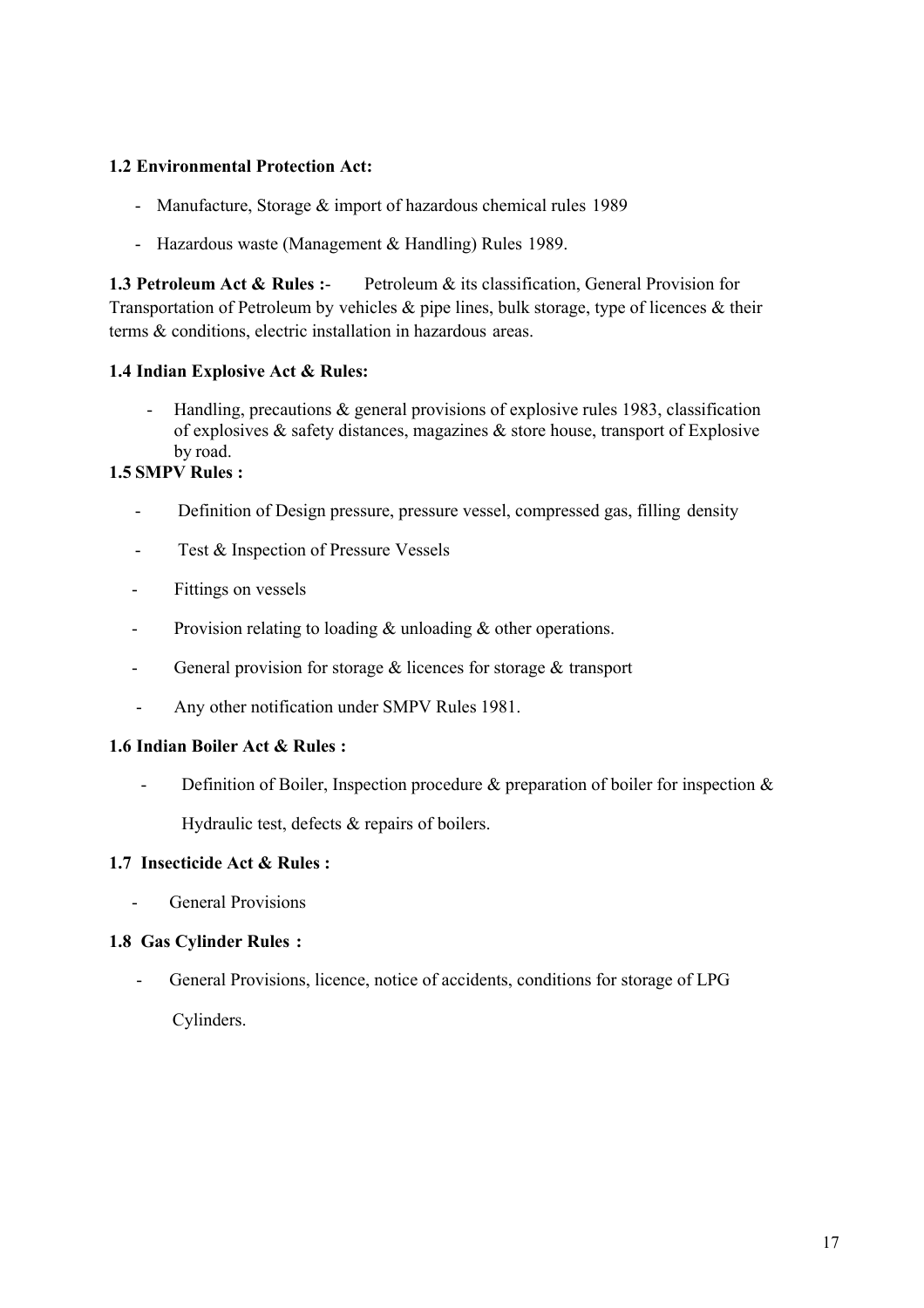## **2. Basic Principles of Accident Prevention**

**Rationale :** Accident Prevention is an integrated programme, a series of coordinated activities directed to control unsafe personal performance & unsafe mechanical conditions so as to operate the plants & processes in a manner that protects the environment & safety of employees  $\&$  the public, commitment by all levels of management for protecting  $\&$ promoting the health & safety of people working at sites.

| S.No. | Units                                                                                                | Coverage time (each of 75<br>Min duration) |
|-------|------------------------------------------------------------------------------------------------------|--------------------------------------------|
| 2.1   | Basic Philosophy of Industrial Accidents -<br>Causation & Prevention near miss reporting and         |                                            |
| 2.2   | learning lessons; Accident causation models<br>Safety & Health Policy                                |                                            |
|       |                                                                                                      |                                            |
| 2.3   | Types of Hazards – Physical, Chemical,<br>Electrical, Mechanical, biochemical, radiological,<br>etc. |                                            |
| 2.4   | Role of Supervisor in promoting Safety & Health                                                      |                                            |
| 2.5   | Accident and root cause analysis                                                                     |                                            |
| 2.6   | Principal Factors for classification                                                                 |                                            |
| 2.7   | Formulation of Accident Prevention Programme                                                         |                                            |
| 2.8   | <b>Electrical Safety</b>                                                                             |                                            |
| 2.9   | Case Study                                                                                           |                                            |
|       | Total                                                                                                | 9                                          |

## **Detailed Contents:**

## **2.1 Basic Philosophy of Industrial Accident – Causation & Prevention near miss reporting and learning lessons; Accident causation models:**

10 axioms of Industrial Safety, theories of accident occurrence – Heinrich domino sequence & updated frank bird model, Multi-causation theory, Foundation of Major Injury, Basic Motives for the occurrence of unsafe acts, basic methods for preventing accident, Accident Causation Models.

## **2.2 Safety & Health Policy:**

Legal requirement for safety policy, basis for formulation & effective implementation of safety policy, Areas to be touched in safety policy.

## **2.3 Type of Hazards:**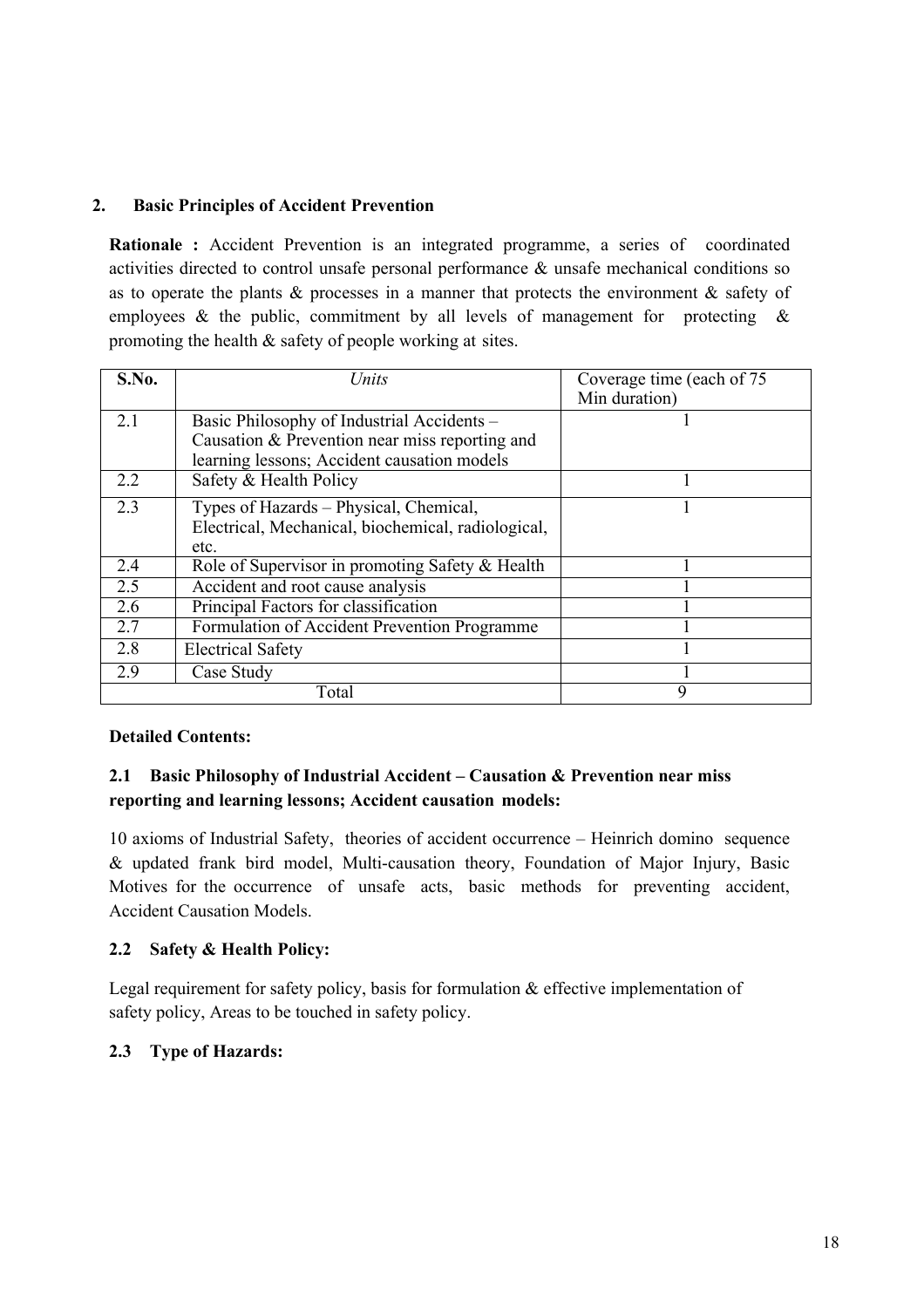- Physical Heat stress, Noise, Fatigue, Radiation, Vibration, Illumination
- Chemical Exposure to toxic material, contact with corrosive material, spillage
- Electrical Fire, Burn, Shock
- Mechanical Hazards due to in running nips of machinery parts  $\&$  mechanism,

working at height, hazards due to improper manual & mechanical handling.

Biochemical –

Radiological – Different types of radiation hazard

#### **2.4 Role of Supervisors in promoting Safety & Health:**

- Responsibilities of Supervisors, Acceptance of Responsibility for safety,
- Role of Supervisor in safety.

#### **2.5 Accident and root cause analysis:**

- Injuries, employment, No. of working factories, rate of injuries, injuries by states/union territories, injuries by industries, injuries by causes.
- Frequency Rate, Severity Rate, Incidence Rates, Accident free period, use of accident rates.

## **2.6 Principal Factors for Classification:**

Standard classification of factor associated with accident. (IS-3786)

## **2.7 Formulation of Accident Prevention Programme:**

- Planning Management leadership, Goal setting, budgeting
- Organising Organisation structure, delegation of power, span of control, safety education & training and 5 min. pep talk, safety content.
- Directing Communication system, safety committee, safety manual, SOP'S,

Suggestion Scheme.

- Coordinating – Motivational Activities (safety contest, display of posters,

celebration of safety day and safety week)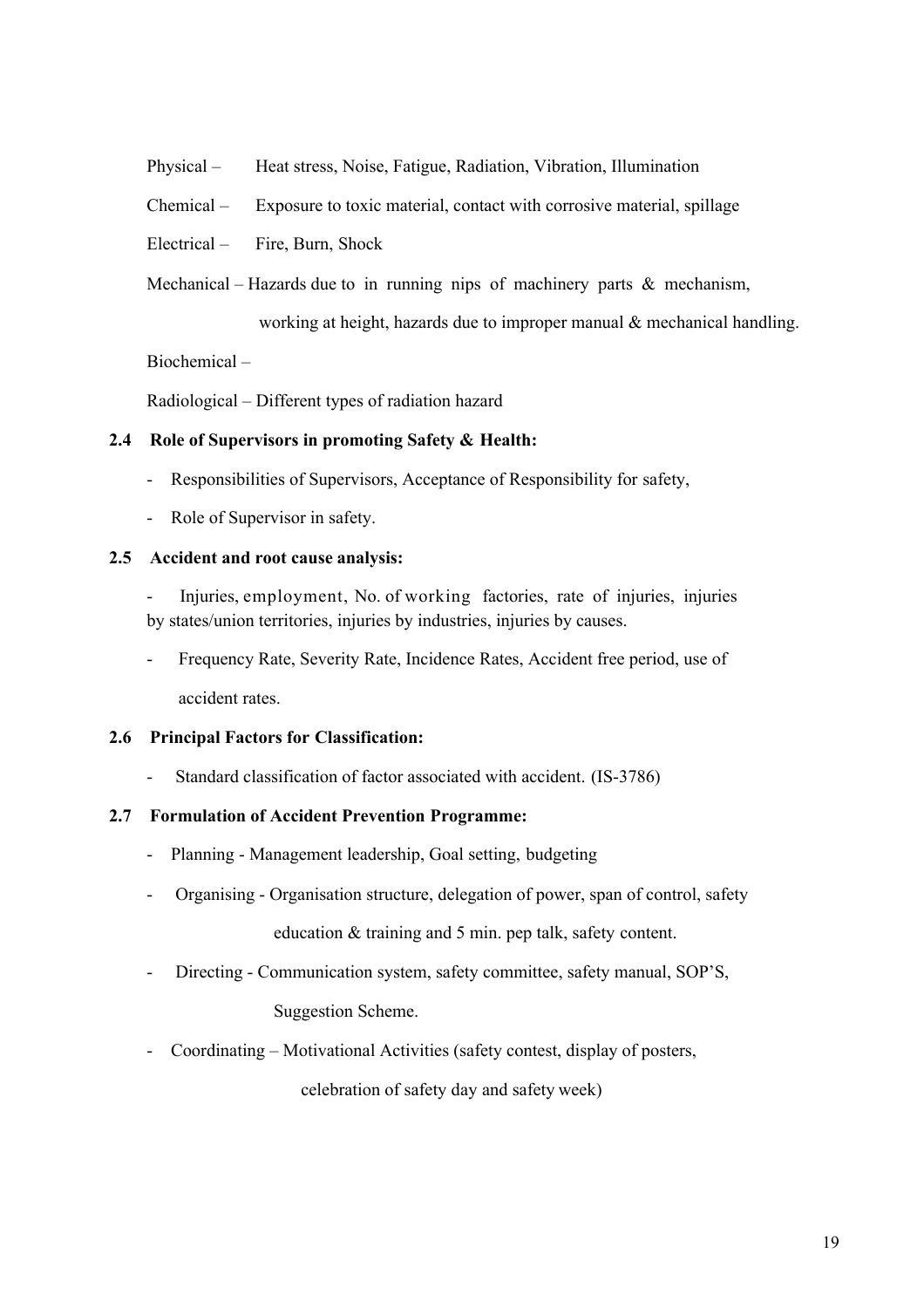- Controlling – Accident reporting, record & analysis, accountability, surveillance.

## **2.8 Electrical Safety**

## **2.9 Case Study:**

Bhopal disaster, flix borough disaster, mexico disaster etc.

## **3. Techniques of Identification of Hazards and Risk Management**

**Rationale :** Hazard identification is the process of finding all items, activities & situations that could lead to the potential of injury or illness. Supervisors should be conversant with such technique.

| S.No. | Units                                     | Coverage time (each of 60 Min) |
|-------|-------------------------------------------|--------------------------------|
| 3.1   | Plant Safety Inspection                   |                                |
| 3.2   | <b>Accident Investigation</b>             |                                |
| 3.3   | Job Safety Analysis (JSA)                 |                                |
| 3.4   | Fault tree Analysis (FTA)                 |                                |
| 3.5   | Failure Modes and Effect Analysis (FMEA)  |                                |
| 3.6   | Hazard & Operability (HAZOP) study        |                                |
| 3.7   | Hazard Identification and Risk Assessment |                                |
| 3.8   | <b>Risk and Risk Management</b>           |                                |
|       | Total                                     | h                              |

## **Detailed Contents:**

## **3.1 Plant Safety Inspection:**

Responsibility for inspection, types of inspection, planning for inspections, conducting inspections, inspection reports, Development of checklist for storage & process areas and Safety sampling.

## **3.2 Accident Investigation:**

Need for accident investigation, pre-accident plan, investigation at accident site, persons to make investigation, identifying key facts & causes, first aid report, supervisor's, investigation report, notification of accident, accident record register, personal injury record card.

## **3.3 Job Safety Analysis (JSA)**

## **3.4 Fault tree Analysis (FTA)**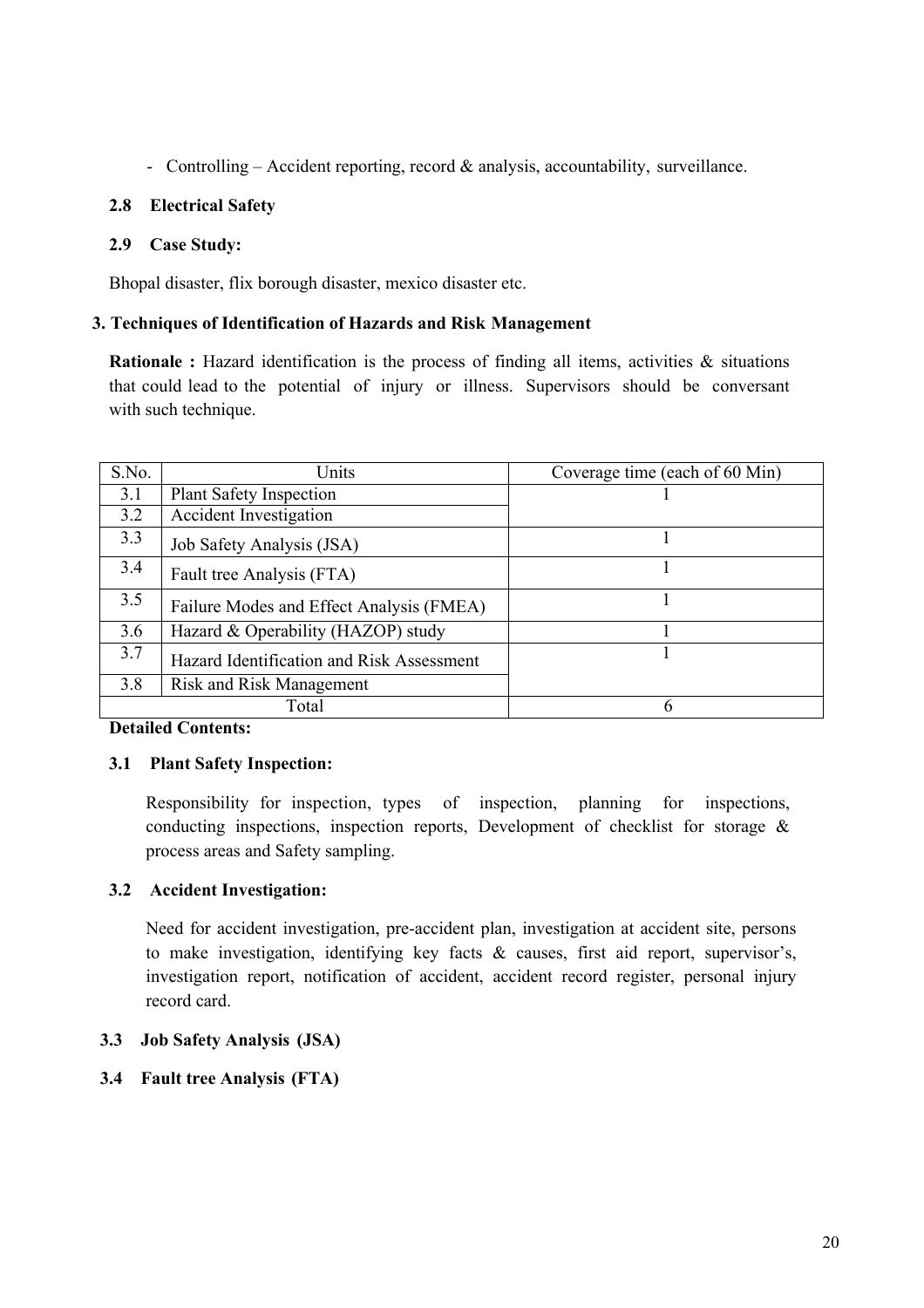## **3.5 Failure Modes and Effect Analysis (FMEA)**

#### **3.6 Hazard & Operability Study :**

Objective, operating deviation, guide words, principles of examination,

methodology, benefits of HAZOP study and a case study.

## **3.7 Hazard Identification and Risk Assessment (HIRA)**

Responsibility for J.S.A. & its use, conducting J.S.A. with an example.

#### **3.8 Risk and Risk Management**

HIRA work sheets, Risk Matrix, Probability and Consequence, Prevention and Control Measures

#### **4. Prevention and Control Techniques**

**Rationale :** The segregation & separation of materials within storage area largely depends upon classification of materials & electrical areas, industrial ventilations, other control techniques, help in improving the work environment. Knowledge of such control technique is essential for plant supervisor.

| S. No. | Units                                                                   | Coverage time (Each    |
|--------|-------------------------------------------------------------------------|------------------------|
|        |                                                                         | of $75 \text{ mins}$ ) |
| 4.1    | Hierarchy of Controls                                                   |                        |
| 4.2    | Dilution & Substitution, etc.                                           |                        |
| 4.3    | Segregation, Enclosure, Isolation, Barricading,<br>Guarding, Interlocks |                        |
| 4.4    | Industrial ventilation                                                  |                        |
|        | Total                                                                   |                        |

#### **Detailed Contents:**

#### **4.1 Hierarchy of Controls**

**4.2 Dilution & Substitution, etc.**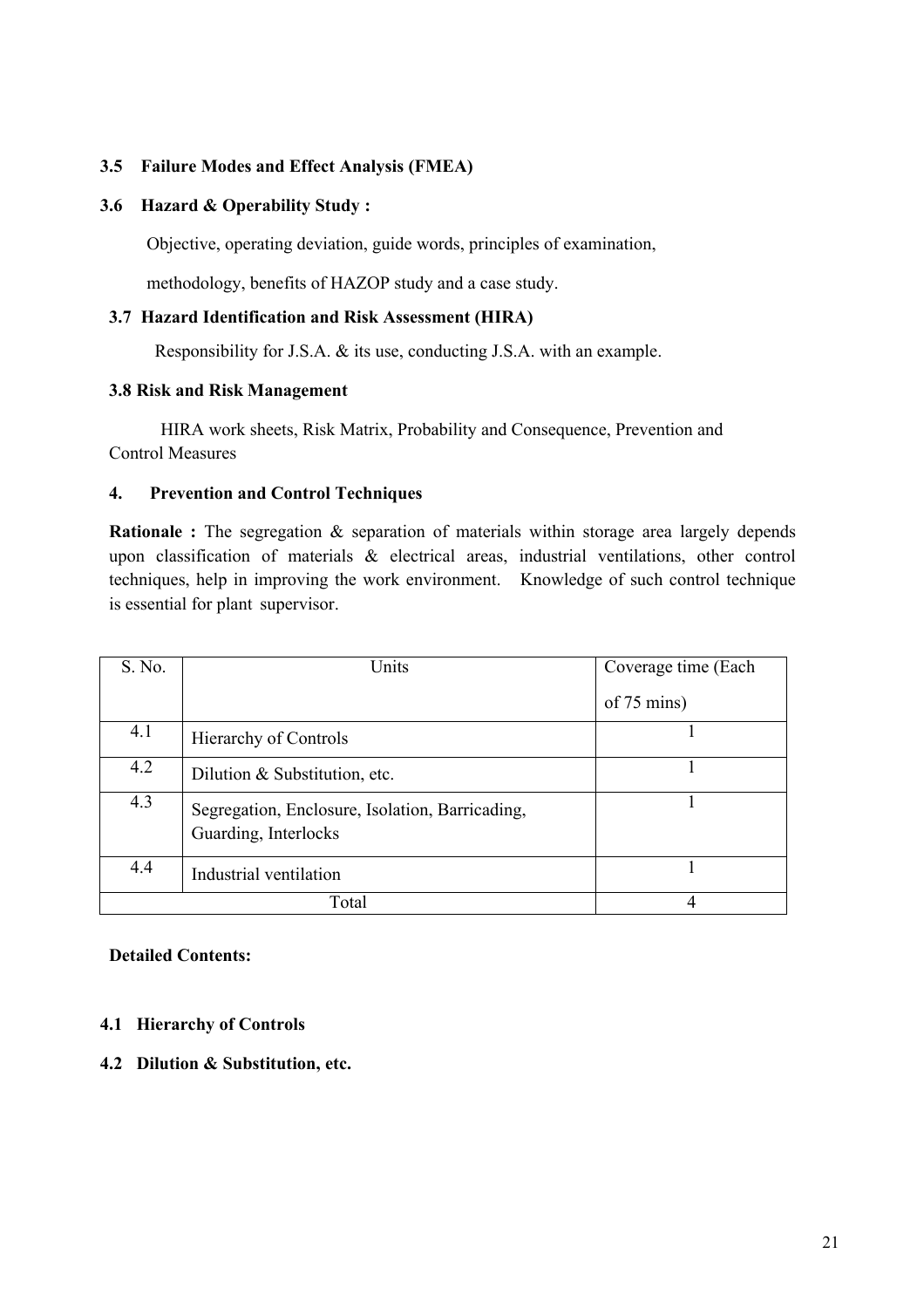Substitution : Replacing material/process with less hazardous substances/process.

Dilution : Handling of material in dilute form like use of dilute nitric acid in place of concentrated fuming nitric acid & similar examples.

## **4.3 Segregation, Enclosure, Isolation, Barricading, Guarding, Interlocks**

- Segregation : Material classification for volatile liquid, Electrical Area Classification and Various methods of Isolation of equipment & pipelines.

- Equipment barricade & provision of enclosures.
- Principles of machine guarding, type of guards, selection, maintenance & repair of guards.
- Interlocks

## **4.4 Industrial ventilation**

Types of ventilation and their application.

## **5. Chemical Hazards & Specific Control Measures**

**Rationale :** Unplanned, sudden release of chemicals from manufacturing processing, handling & onsite storage facilities causes pollution to the air, water or land & increase the risk of fire, explosion or pollution. Hence supervisory personnel should be aware of various requirements of safe task activities.

| S.No.            | Units                                              | Coverage time (Each of $75 \overline{Min}$ ) |
|------------------|----------------------------------------------------|----------------------------------------------|
| 5.1              | -Storage, handling $&$ transportation of chemicals | $\overline{2}$                               |
|                  |                                                    |                                              |
|                  | (Safety in bulk storage, handling of hazardous     |                                              |
|                  | chemicals, chemical process safety)                |                                              |
| 5.2              | Permit to work – procedure $\&$ compliance         |                                              |
| $\overline{5.3}$ | Safety in shutdown & startup procedures            | 2                                            |
| 5.4              | Colour coding of pipelines, cylinders & valves     |                                              |
| 5.5              | Labelling & Hazard Communication (HAZCOM)          | $\overline{2}$                               |
| 5.6              | Personal Hygiene                                   |                                              |
| 5.7              | Tankfarm Safety and dyke arrangements              |                                              |
| 5.8              | Chemical Safety data sheets / MSDS                 |                                              |
| 5.9              | House Keeping                                      |                                              |
| 5.10             | Personal Protective Equipment                      |                                              |
| 5.11             | <b>Standard Operating Procedures (SOP)</b>         |                                              |
| 5.12             | <b>Standard Maintenance Procedures (SMP)</b>       | 1                                            |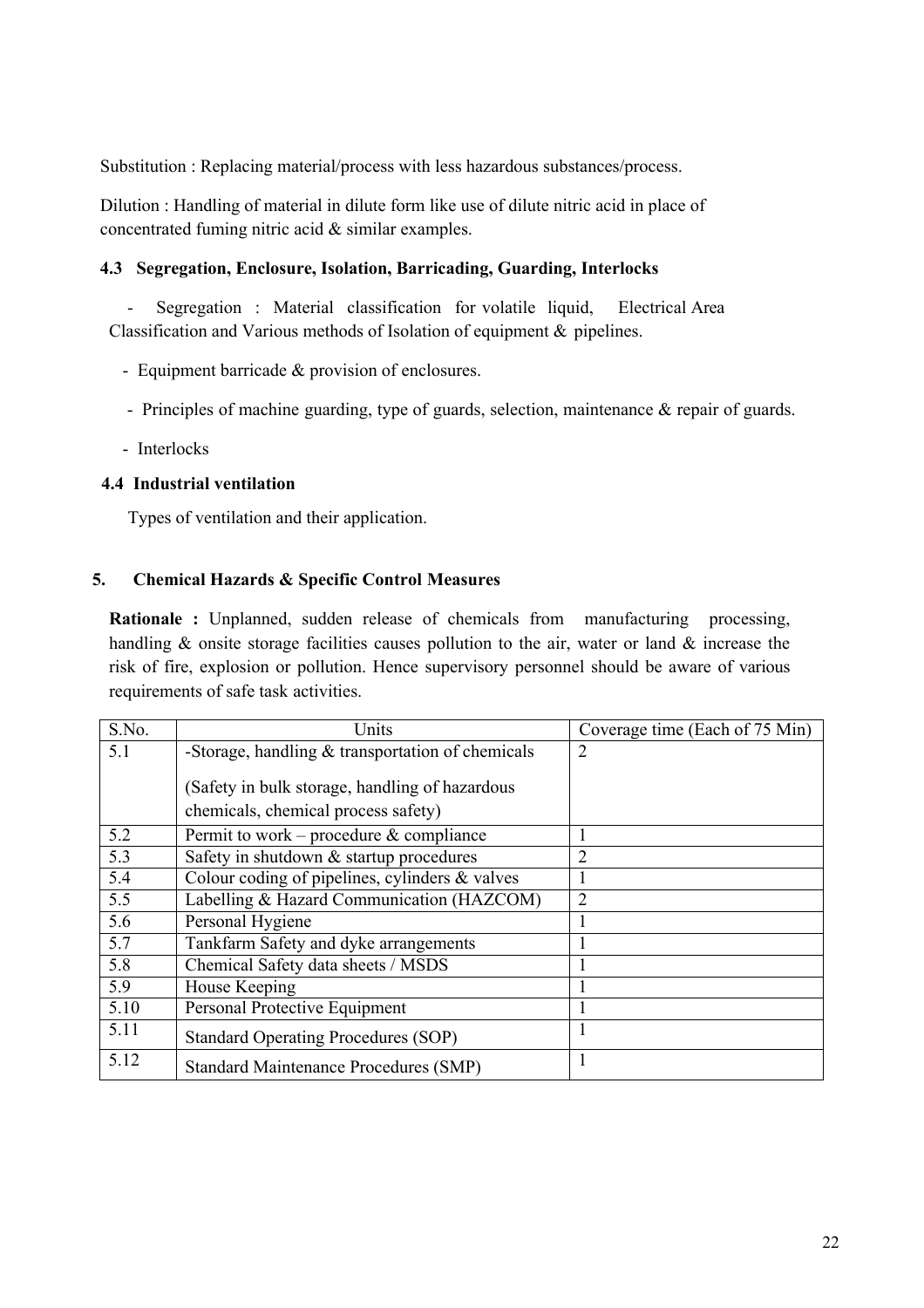| 5.13 | Safety Instrumented System (SIS)       |    |
|------|----------------------------------------|----|
| 5.14 | Concept of Reliability and calibration |    |
|      | Total                                  | 10 |

## **Detailed Contents:**

# **5.1 Storage, handling & transportation of chemicals (safety in bulk storage, Handling of**

## **hazardous chemicals, chemical safety), Industrial Classification :**

- Handling  $&$  storage of dangerous materials  $&$  their classification (U.N.)
- HAZCHEM Code
- TREM Cards
- Types of Bulk Storage & their lay out, bunds, pressure vacuum valves, flame arrester, atmospheric vents, fire relief, inspection of storage tanks.
- Storage of chlorine, L.P.G., Ammonia, Class'A' petroleum product, hydrogen
- Loading & unloading facilities of chemicals.
- Hazard Communication
- Industrial Classification

## **5.2 Permit to Work– procedure and compliance:**

Need for permit to work system, areas to be covered, types of work permit, contents of permit format, operation of permit, monitoring of permit system, confined space work permit system.

## **5.3 Safety in Shut down & Start up procedures**

- Standard operating procedure, Standard Maintenance Procedure, start up procedure (Phases of start up), typical errors on start up of plants, start up after emergency shut down

- Shut down procedure Normal shut down, Emergency shut down
- Modification procedure classification of modification.

## **5.4 Colour coding of pipelines, cylinders & valves :**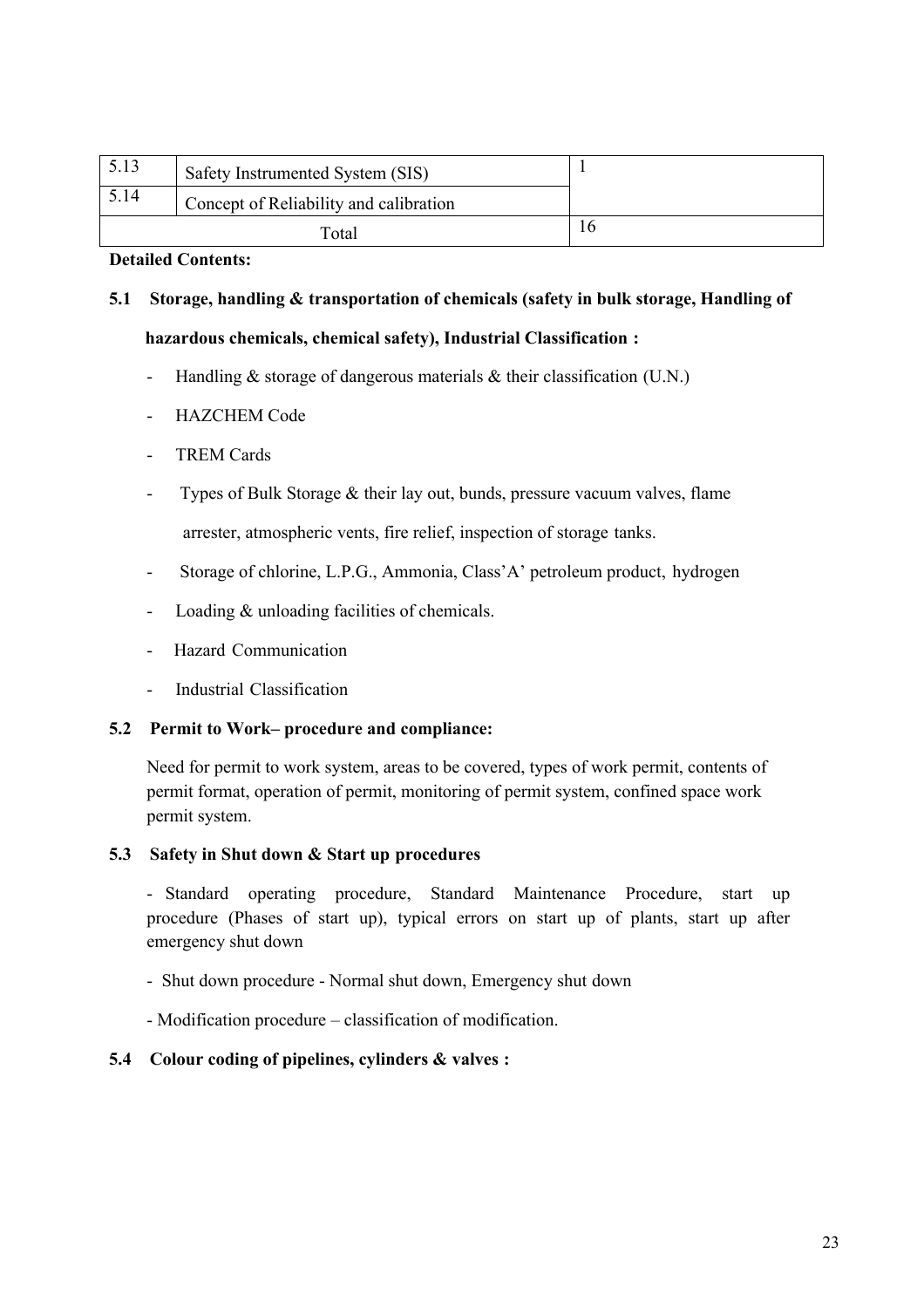- Pipe work & valves, inspection, examination & testing of pipelines, cylinders valves, colour coding of pipe lines (IS 2379-1990)
- Tankfarm Safety
- Dyke arrangements

#### **5.5 Labelling and Hazard Communication (HAZCOM)**

#### **5.6 Personal Hygiene**

Washing facilities, drinking water, facilities for storing work clothings & personal clothing & drying clothes (clock room), storage of food items in plant & prohibition of consuming food etc in work room. Special bathing accommodation, health awareness do's and don'ts.

#### **5.7 Tankfarm Safety and dyke arrangements**

#### **5.8 Chemical Safety Data Sheets/ MSDS**

- Contents of M.S.D.S. of MSIHC Rules 1989 & its preparation.
- M.S.D.S. of Cl<sub>2</sub>, NH3, LPG & benzene
- Hazard Communication

#### **5.9 House Keeping**

Typical accidents due to poor house keeping, disposal of scrap & other trade wastes,

prevention of spillage, marking of gangways & other locations, clean up campaigns.

## **5.10 Personal Protective Equipment**

-Non Respiratory personal protective devices – head protection, ear protection, face

& eye protection, hand protection, feet protection, body protection

- Use care & maintenance of personal protective equipment & breathing apparatus
- Classification of respiratory personal protective devices & their uses, selection of respirators.

## **5.11 Standard Operating Procedures (SOP)**

## **5.12 Standard Maintenance Procedures (SMP)**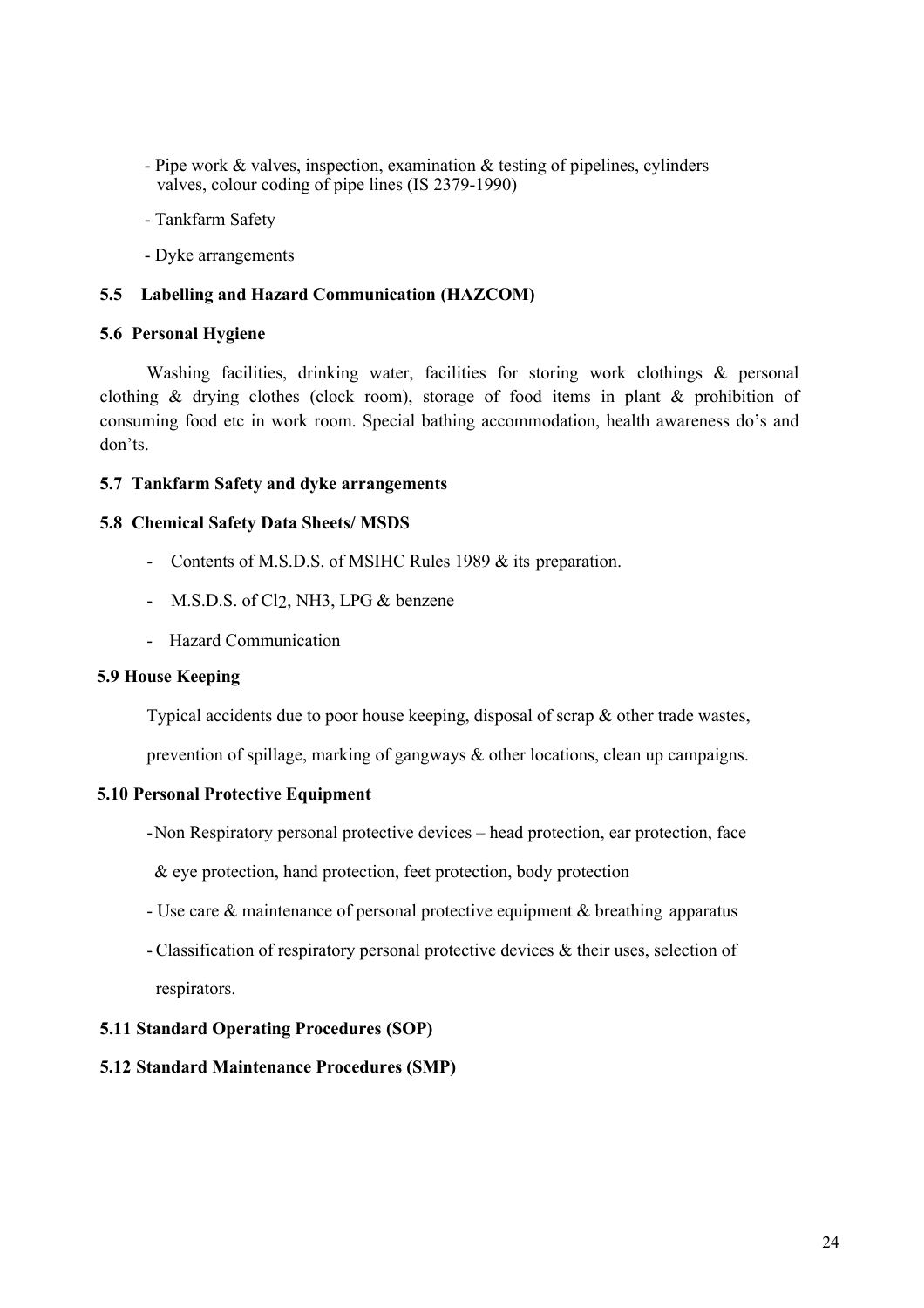## **5.13 Safety Instrumented System (SIS)**

## **5.14 Concept of Reliability and calibration**

- Basic Instrumentation & designed safety methods like
- Control of variables like temperature, pressure, level, PH, density, flow ratios etc.
- Multipoint recorders, process alarms, interlock system
- Operators records like log book, log sheet.
- Safety Instrumentation System

## **6. Fire & Explosion Hazards**

**Rationale :** Fire hazard is a term which includes not only the causes of fire but embraces those circumstances which increase the probability of fire occurring or which enable or permit fire. Hence supervisory personnel must know an effective fire loss control program.

| S.No. | Units                                                                                        | Coverage time    |
|-------|----------------------------------------------------------------------------------------------|------------------|
|       |                                                                                              | (Each of 75 Min) |
| 6.1   | Fire and Explosions                                                                          |                  |
| 6.2   | Flash Point, Explosive limits etc                                                            |                  |
| 6.3   | Fire Prevention and control Portable & Fixed Fire<br><b>Fighting Systems</b>                 |                  |
| 6.4   | Hazardous Area classification & safety aspects<br>including flame proof electrical equipment |                  |
| 6.5   | Dow Fire & explosion index                                                                   |                  |
| 6.6   | Reporting deviations for inspection, refilling,<br>examination etc of fire fighting system   |                  |
| 6.7   | <b>Consequence Modelling</b>                                                                 |                  |
| 6.8   | Electrical Safety; bonding, earthing and Hazardous<br>Area Classification                    |                  |
| 6.9   | Static Electricity hazards and its prevention and<br>control                                 |                  |
|       | TOTAL:                                                                                       | 9                |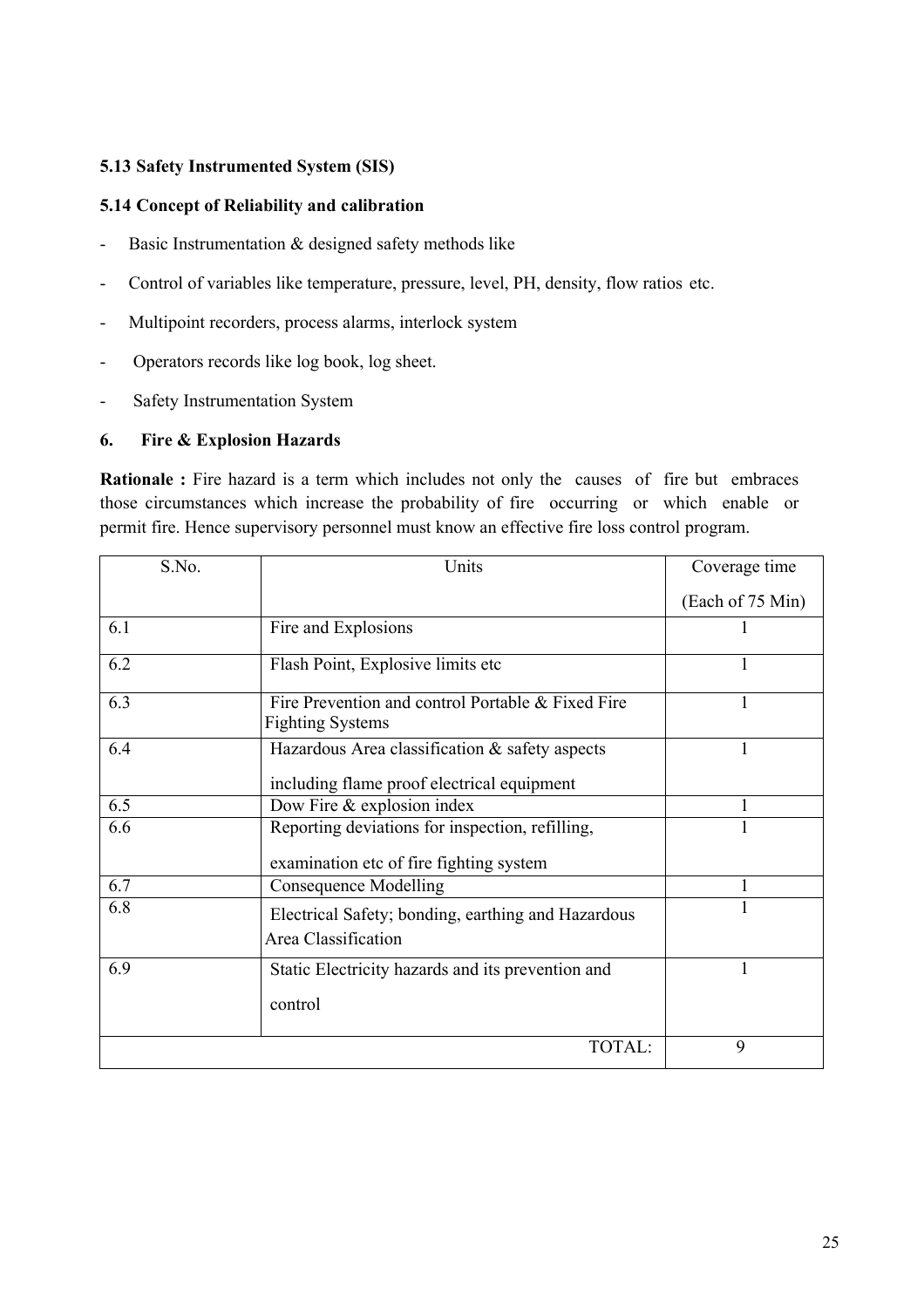## **Detailed Contents :**

## **6.1 Fire and Explosion**

## **Definition :**

Flammability, flash point, fire point, flammable range, auto ignition, boiling point, vapour pressure, vapour density, ignition energy, spontaneous ignition.

## **Chemistry of Fire :**

Factors contributing towards fire, chemistry of fires, classification of fires, common causes of industrial fires.

## **6.2 Flash point, explosive limits, etc.**

## **6.3 Fire Prevention and Control; Portable & Fixed Fire Fighting System:**

- Portable extinguishers, water system, CO2 system, foam extinguisher system, chemical extinguishing system.

Fire detection  $&$  alarm system – heat detector, smoke detector, detector for special purpose etc.

Sprinkler system

## **6.4 Hazardous Area Classification and safety aspects including flameproof electrical Equipment:**

Hazardous area classification, control of hazards due to static electricity, flame proof electrical equipments, precautions in their selection, maintenance & use.

## **6.5 Dow Fire & Explosion Index :**

Knowledge of exothermic & endothermic reactions & their hazards, material factor, assessment of fire & explosion index, toxicity index.

## **6.6 Reporting deviations for inspection, refilling, examination, etc, of** fire fighting System**:**

Importance of Maintenance, preventive maintenance program for portable & fixed fire fighting equipment, extinguisher card, fire alarm system inspection, testing & maintenance.

## **6.7 Consequence Modeling**

## **Health hazard due to fire and explosion and its first-aid measures.**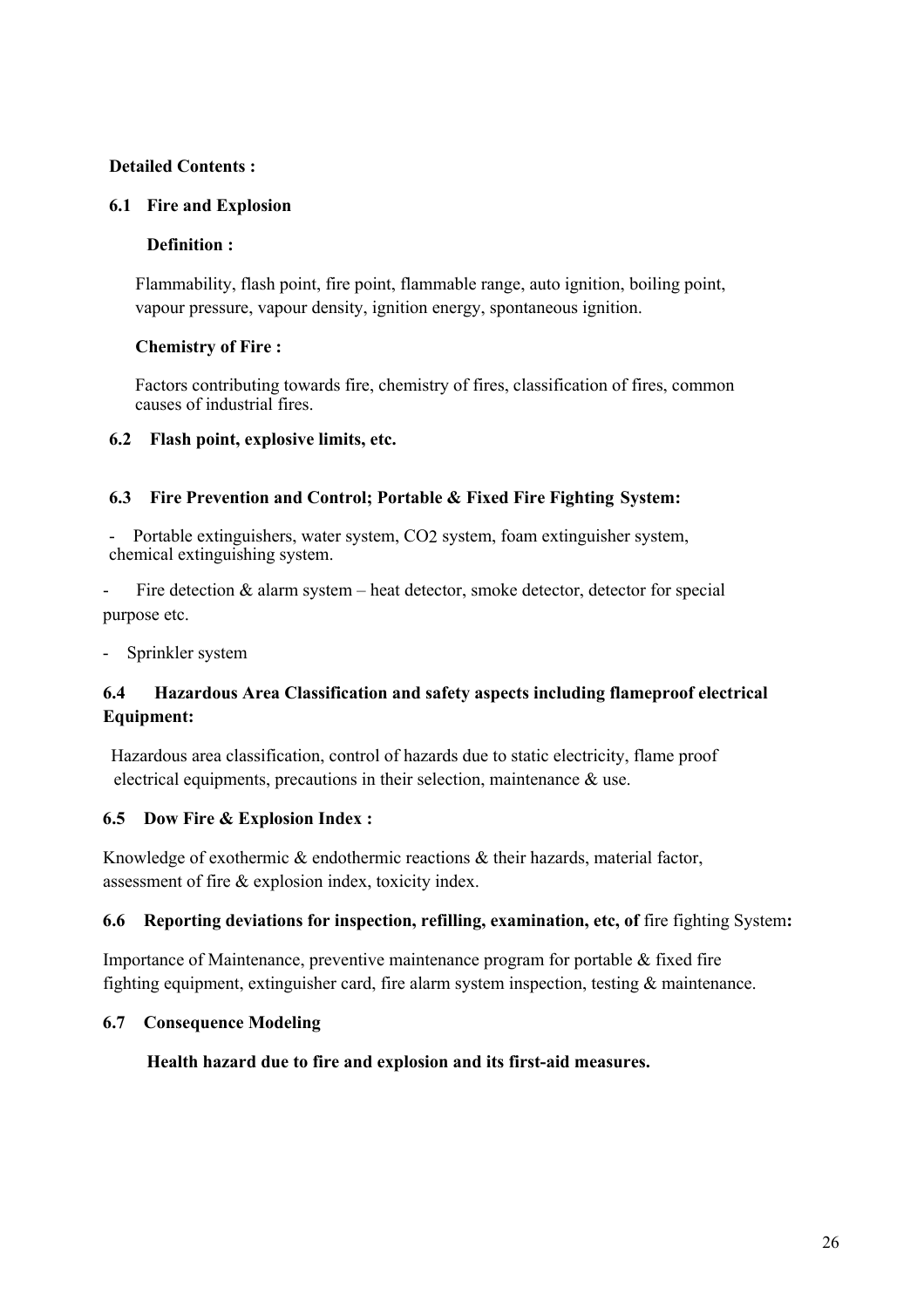- Burn
- Unconsciousness
- Shock

## **6.8 Electrical Safety, bonding, earthing and Hazardous Area Classification**

## **6.9 Static Electricity hazards and its prevention and control**

## **7. Health Hazards due to Chemical Exposure**

**Rationale :** Industrial Hygiene activities includes surveys, measurements, evaluation, controls  $&$  recommendations. Properly documented exposure  $-$  illness records serve to determine safe or unsafe, healthy or unhealthy working conditions & limits of exposure.

Industrial hygiene i n t e g r a t e s three elements i.e. recognition, evaluation and control of different physical and chemical stresses /agents at the work place.

The trainees should be given brief orientation at least on the following topics :

Introduction to different physical stresses /agents like heat ,noise ,illumination etc and chemical agent and their effects Chronic and acute effects , Dose Response relationship , Classification of airborne chemical agents (including based on physical nature i.e. dust, gases, fumes, mists, vapours and smoke). Routes of Entry of Hazardous Chemicals in human body, Exposure evaluation and air sampling. The concept of threshold limit values, Control techniques of airborne Contaminants, Industrial Ventilation and personal Protective Equipment.

The trainees should be demonstrated on following main laboratory exercises:

1. Detection of Carbon Monoxide, NOxx Hydrogen Sulphide, Ammonia, SO2 by Gas

Detectors and other direct reading instruments.

- 2. Measurement of Concentration of Dust using Personal Sampler by Gravimetric Method.
- 3. Sampling and analysis of Ammonia.
- 4. Estimation of Hydrogen Sulphide in Air.
- 5. Estimation of Chlorine in Work Environment.
- 6. Measurement of illumination level by Photo Meter.
- 7. Assessment of Heat Stress in Work Environment using WBGT Intex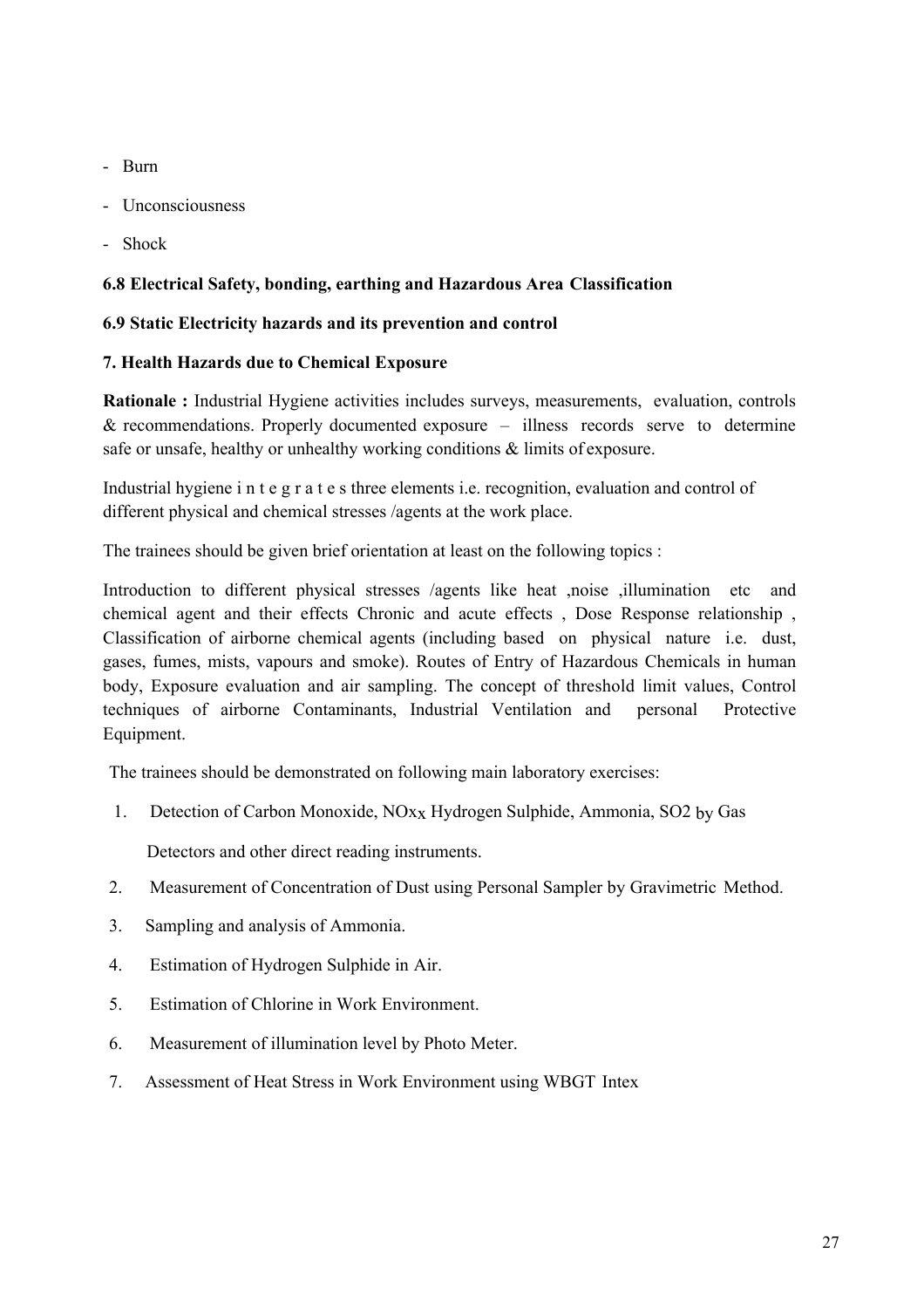- 8. Measurement of number of air changes in a room by Velometer
- 9. Measurement of Sound Levels.
- 10. Determination of concentration of inflammable vapours.

| S.No. | Units                                                      | Coverage time (Each |
|-------|------------------------------------------------------------|---------------------|
|       |                                                            | period of 75 min)   |
| 7.1   | Factors contributing to hazardous situation                |                     |
| 7.2   | Routes of entry                                            |                     |
| 7.3   | Concentration and types of exposure                        |                     |
| 7.4   | Work environment monitoring – techniques $\&$<br>procedure |                     |
| 7.5   | Toxic effects of chemicals                                 |                     |
| 7.6   | Health monitoring                                          |                     |
| 7.7   | First Aid                                                  |                     |
| 7.8   | PLE, TLV, IDLH, LC 50 and LD 50                            |                     |
| 7.9   | Toxicology; Dose Vs. Response Relationship                 |                     |
|       | Total:                                                     | 8                   |

## **7.1 Factors contributing to hazardous situation**

## **Permissible limit of exposure :**

TLV – TWA, STEL, Ceiling, Skin, Additive effect, Nuisance Dust, Carcinogensis.

## **7.2 Routes of entry The modes of entry & action of toxic materials :**

Classification of contaminants  $\&$  route of entry - Physical classification – Gases  $\&$  vapour, particulate matter like dust, jog, fume, smoke, smog, aerosol etc .- Chemical classification – Irritants, Asphyxiants, Anesthetics & Narcotics, Systemic poisons, Sensitizers, particulate matter other than systemic poisons (Bacteria & other micro organisms).

## **7.3 Concentration and types of exposure**

## **7.4 Work Environment Monitoring – Techniques & Procedures :**

- Strategy for representative quantitative surveys.
- Air sampling Integrated sampling, gas sampling, impingement

- Analysis of samples – Gravimetric technique, colorimeter procedure  $\&$  evaluation of samples.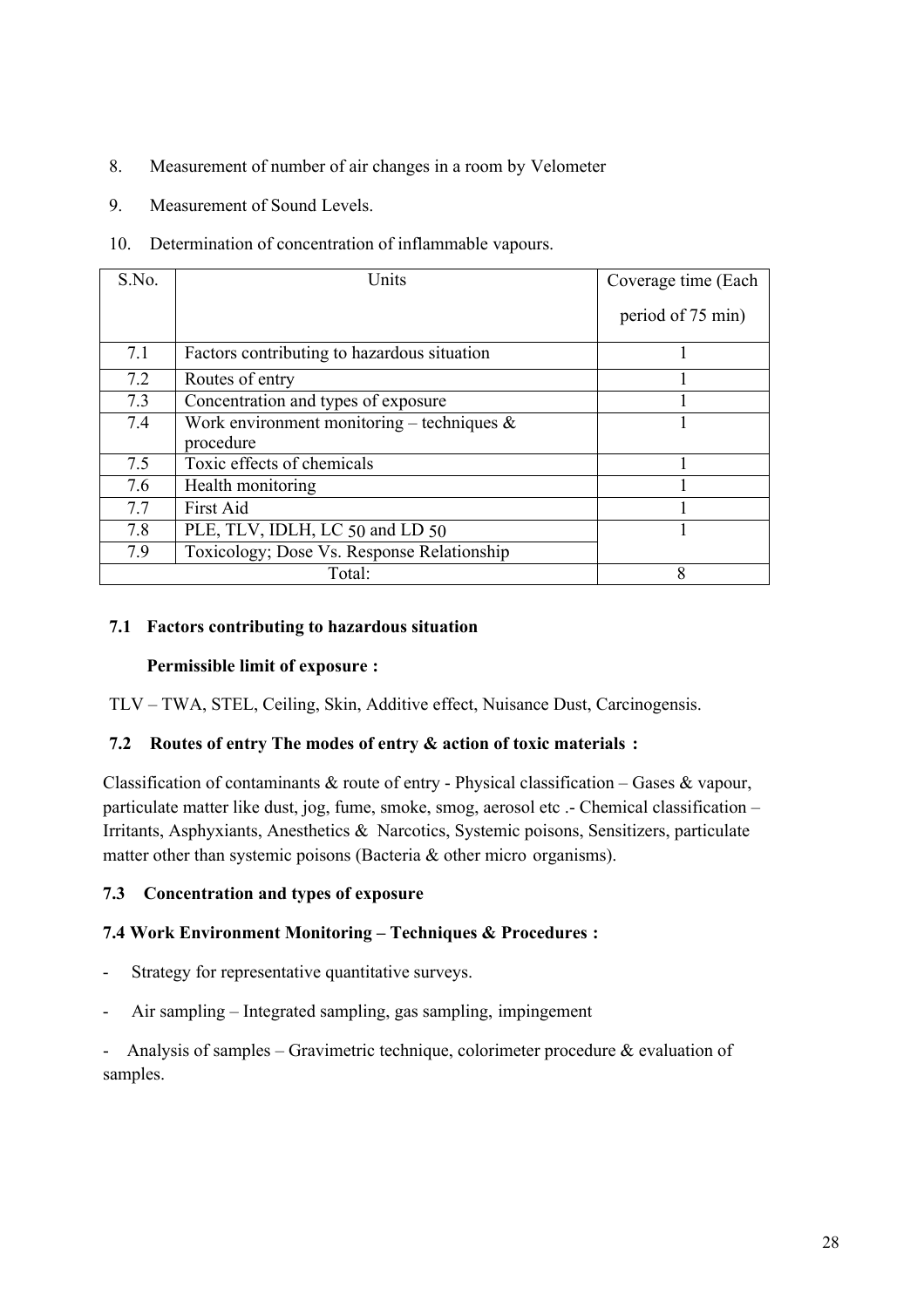- Direct Reading Techniques – colorimetry, explosive meter, other electronic monitor.

Industrial Hygiene Engineering Control.

## **7.5 Toxic effects of chemicals**

## **7.6 Health Monitoring :**

- Common occupational diseases  $\&$  mode of causation of these disease.
- Diagnostic methods & methods of prevention.
- Pre employment & periodical medical examination.
- Monitoring of occupational health by maintaining records.

## **7.7 First Aid :**

Artificial respiration techniques and cardiac message (CPR), bandaging, burn, fracture etc.

## **7.8 PEL, TLV, IDLH, LC 50 and LD 50**

## **7.9 Toxicology; Dose Vs. Response Relationship**

## **Demonstration of Equipment in laboratory :**

- Measurement of dust concentration in work environment by counting method using midget smpinger & microscope.

- Estimation of H2S in air
- Sampling  $&$  analysis of NH3  $&$  Cl<sub>2</sub>
- Determination of concentration of inflammable vapours.
- Visit to medical laboratory.

## **8. Chemical Emergency Procedures :**

**Rationale :** Emergency plan should be prepared for significant events that threaten the viability of the organisation, periodically tested & reviewed.

| S.No. | Jnit                                   | Coverage time (Each of 75 Mins) |
|-------|----------------------------------------|---------------------------------|
|       | The Onsite Emergency Plan              |                                 |
|       | Key persons and their responsibilities |                                 |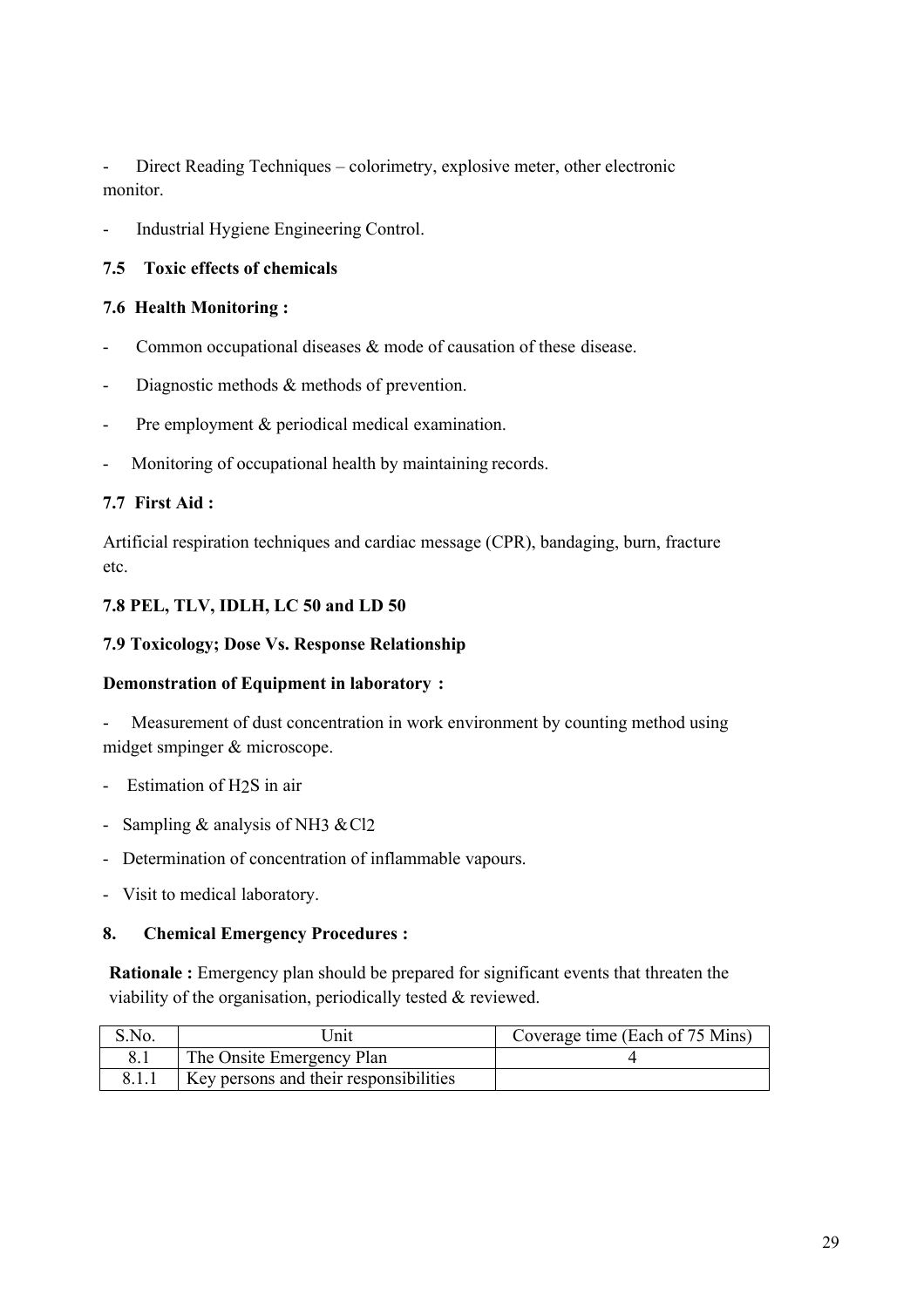| 8.1.2 | Alarms                                                            |  |
|-------|-------------------------------------------------------------------|--|
| 8.1.3 | Control room                                                      |  |
| 8.1.4 | Evacuation                                                        |  |
| 8.1.5 | Assembly points                                                   |  |
| 8.1.6 | <b>Emergency Control Centre</b>                                   |  |
| 8.1.7 | Rehearsals                                                        |  |
| 8.1.8 | Rehabilitation of the affected area                               |  |
| 8.2   | Off site E.P.                                                     |  |
| 8.3   | Other Emergency Procedures Disaster<br><b>Management Planning</b> |  |
|       |                                                                   |  |

## **8.1 The Onsite Emergency Plan :**

The general contents of onsite emergency plan, identification of credible events, categorisation of emergency level.

Key persons & their responsibilities, alarms, control room, evaluation, assembly points, medical organisation/responses for major accident hazard control

- Rehearsals & Rehabilitation of the effected area.
- medical response in chemical emergency.

## **8.2 The off site Emergency Plan :**

- Response time, contents of off site E.P. together with responsibilities
- Role of emergency planning officer.

- Rules on Emergency, Planning, Preparedness & Responses for chemical accidents-96

#### **8.3 Other Emergency Procedures :**

Emergency eye wash & showers, emergency kit for chlorine & ammonia.

#### **Disaster Management Planning**

Disaster Management Planning in Chemical Industries – Disaster Management Act – Legal Compliance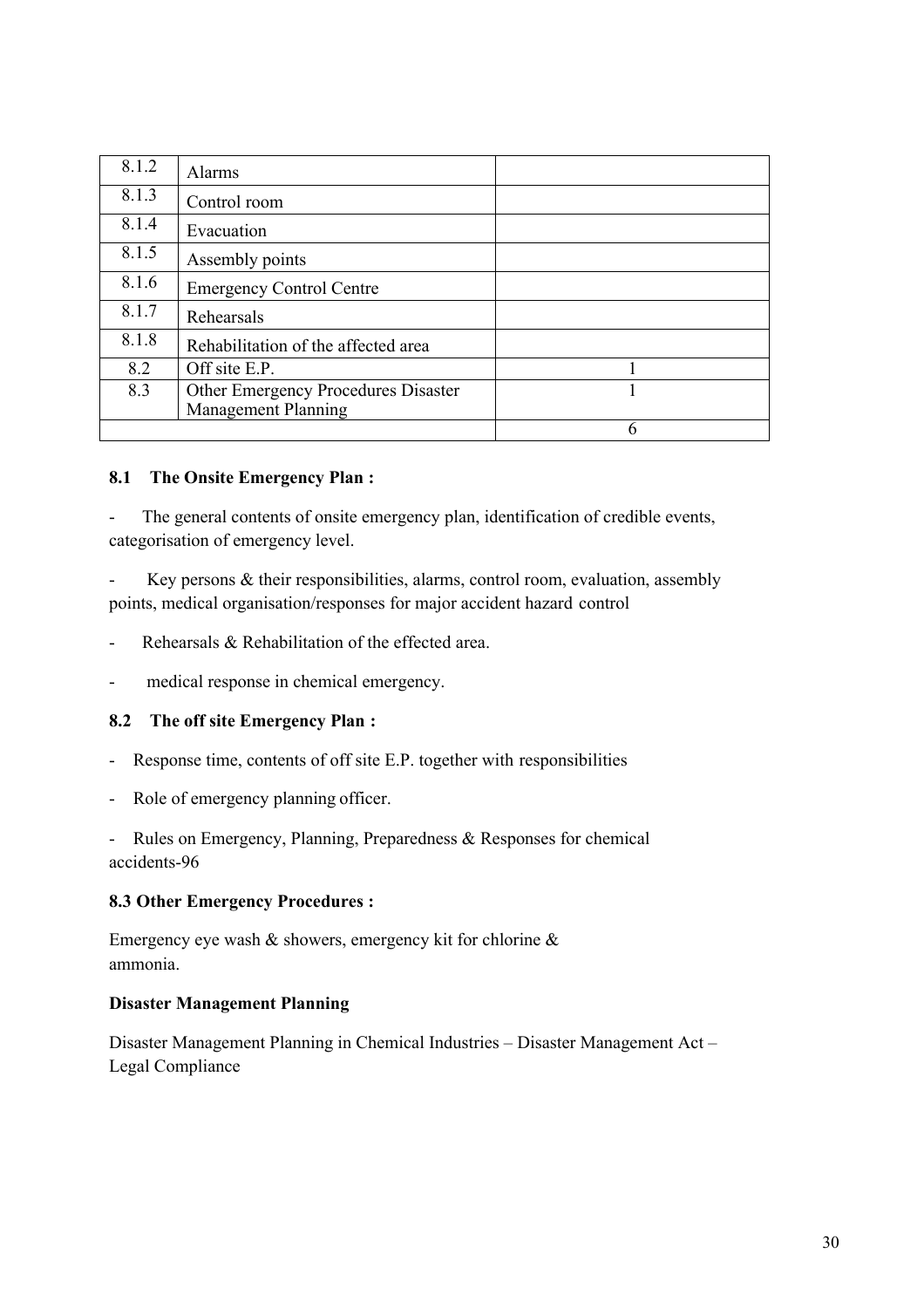## **9. Counseling and motivating for safety & health Motivation, Communication &**

## **Appraisal for Safety & Health**

**Rationale :** Process measures provide not only a better tool for safety improvement but also a means of measuring employee involvement and commitment. Periodic audit should be conducted for a critical & appraisal of all elements of OH&S management system.

| S.No. | Units                                            | Coverage time     |
|-------|--------------------------------------------------|-------------------|
|       |                                                  | (Each of 75 Mins) |
| 9.1   | Techniques                                       |                   |
| 9.2   | <b>Strategies</b>                                |                   |
| 9.3   | At Risk Behaviours                               |                   |
| 9.4   | Discretionary Performance                        |                   |
| 9.5   | <b>Motivational Models</b>                       |                   |
|       |                                                  |                   |
| 9.6   | Human Error – Prediction, Prevention and Control |                   |
|       | Total:                                           | 4                 |

## **9.1 Techniques**

## **9.2 Strategies**

## **9.3 At Risk Behaviours**

## **9.4 Discretionary Performance**

## **9.5 Motivational Models**

## **9.6 Human Error – Prediction, Prevention and Control**

## **10. Others**

Behavioural aspects of safety, Physiological aspects of safety – Resilience Engineering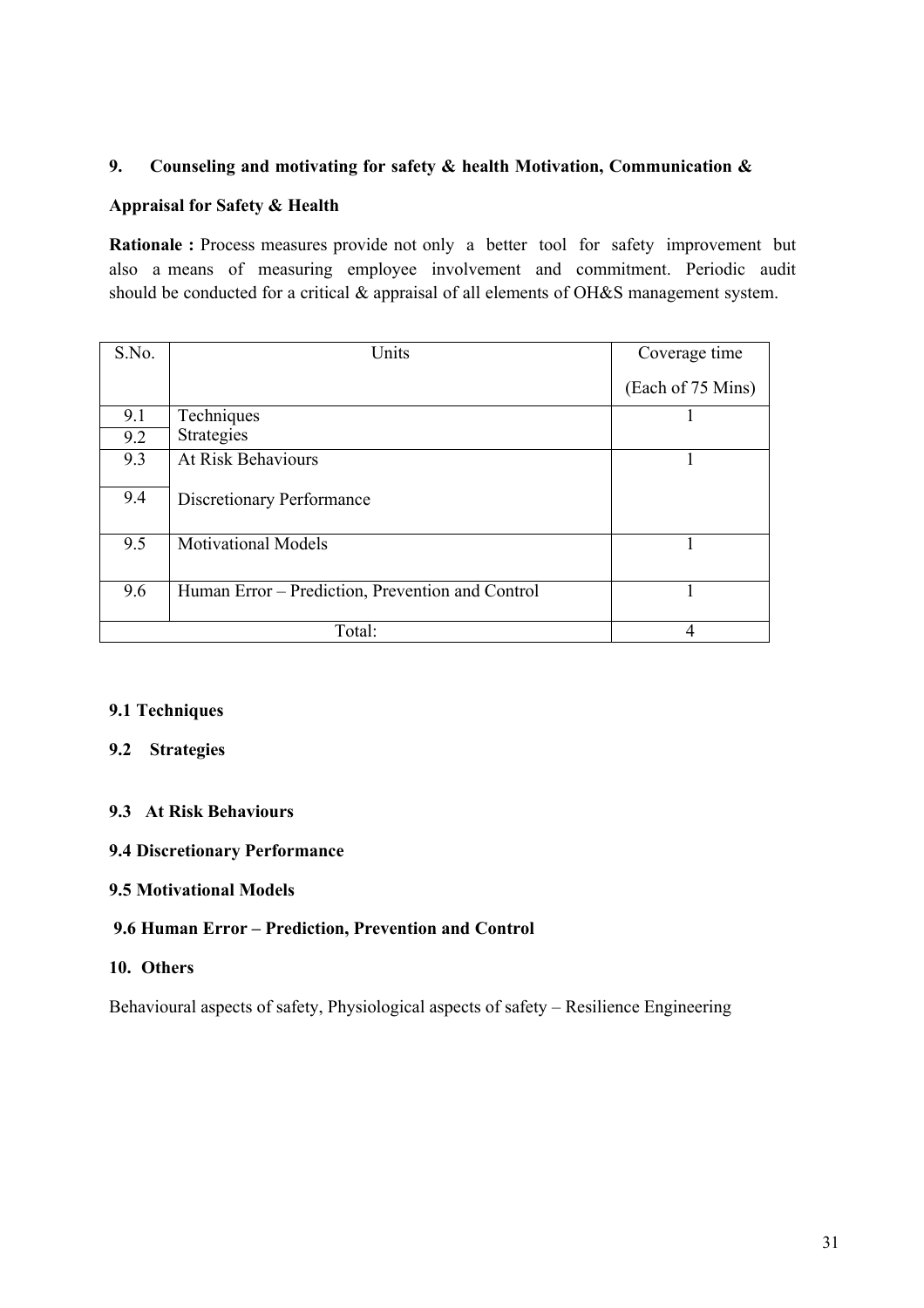| S.No. | Units                                            | Coverage<br>time<br>(Each of 75 |
|-------|--------------------------------------------------|---------------------------------|
| 10.1  | Total quality management and ISO Series.         | Mins)                           |
| 10.2  | Safety audit and OSHAS                           |                                 |
| 10.3  | Environmental Management System (EMS)            |                                 |
| 10.4  | Communication skills for safety & health at work |                                 |
| 10.5  | Behavioural aspects of safety                    | 1                               |
| 10.6  | Physiological aspects of safety                  |                                 |
| 10.7  | <b>Total Safety Culture</b>                      |                                 |
| 10.8  | Resilience Engineering                           | 1                               |
|       | Total:                                           | $\overline{4}$                  |

## **10.1 Total quality management and ISO Series.**

## **10.2 Safety audit and OHSAS**

Safety Audit – Definition, Objectives, Types of Audit, Methodology, Developing checklist for safety audit – technical aspects & management aspects.

**OHSAS** 

## **10.3 Environmental Management System (EMS)**

## **10.4 Communication skills for safety & health at work**

Types of communication, barriers of effective communication and how to overcome these barriers.

## **10.5 Behavioural aspects of safety**

## **10.6 Physiological aspects of safety**

## **10.7 Total Safety Culture**

At Risk Behaviour – Discretionary Performance - Motivational Models – Human Error – Prediction, Prevention and Control

## **10.8 Resilience Engineering**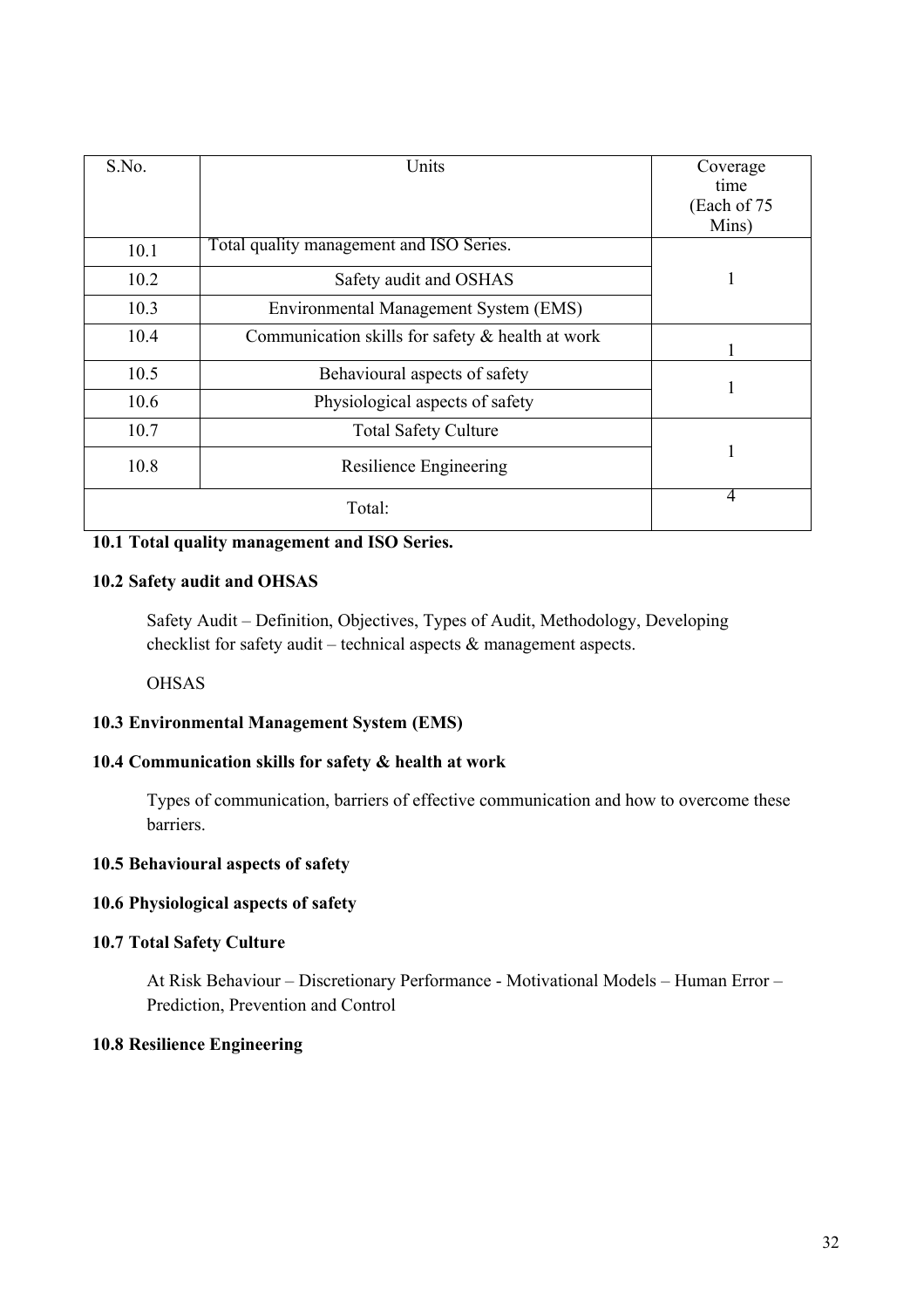## **ANNEXURE-V**

## **Basic Laboratory facilities/equipments to be maintained:**

## **I- Industrial Hygiene Laboratory**

- 1. Personal Samplers
- 2. Filter Discs
- 3. Analytical Balance
- 4. Rotameter
- 5. Detector tubes for Carbon Monoxide , ammonia, Chlorine etc
- 6. Gas Monitors for common chemical gases like Carbon Monoxide , ammonia, Chlorine etc
- 7. Glassware and chemicals
- 8. Analytical Instruments like Spectrophotometer etc
- 9. WBGT Meter or Globe Thermometer and Whirling Hygrometer
- 10. Explosimeter

## **II -Safety Engineering Laboratory**

- 1. Sound Level Meter
- 2. Illumination Level Meter
- 3. Vibration Meter
- 4. Static Electricity Meter

#### **III- Industrial Medicine Laboratory**

- 1. Audiometry
- 2. Titmus Vision Test
- 3. PFT